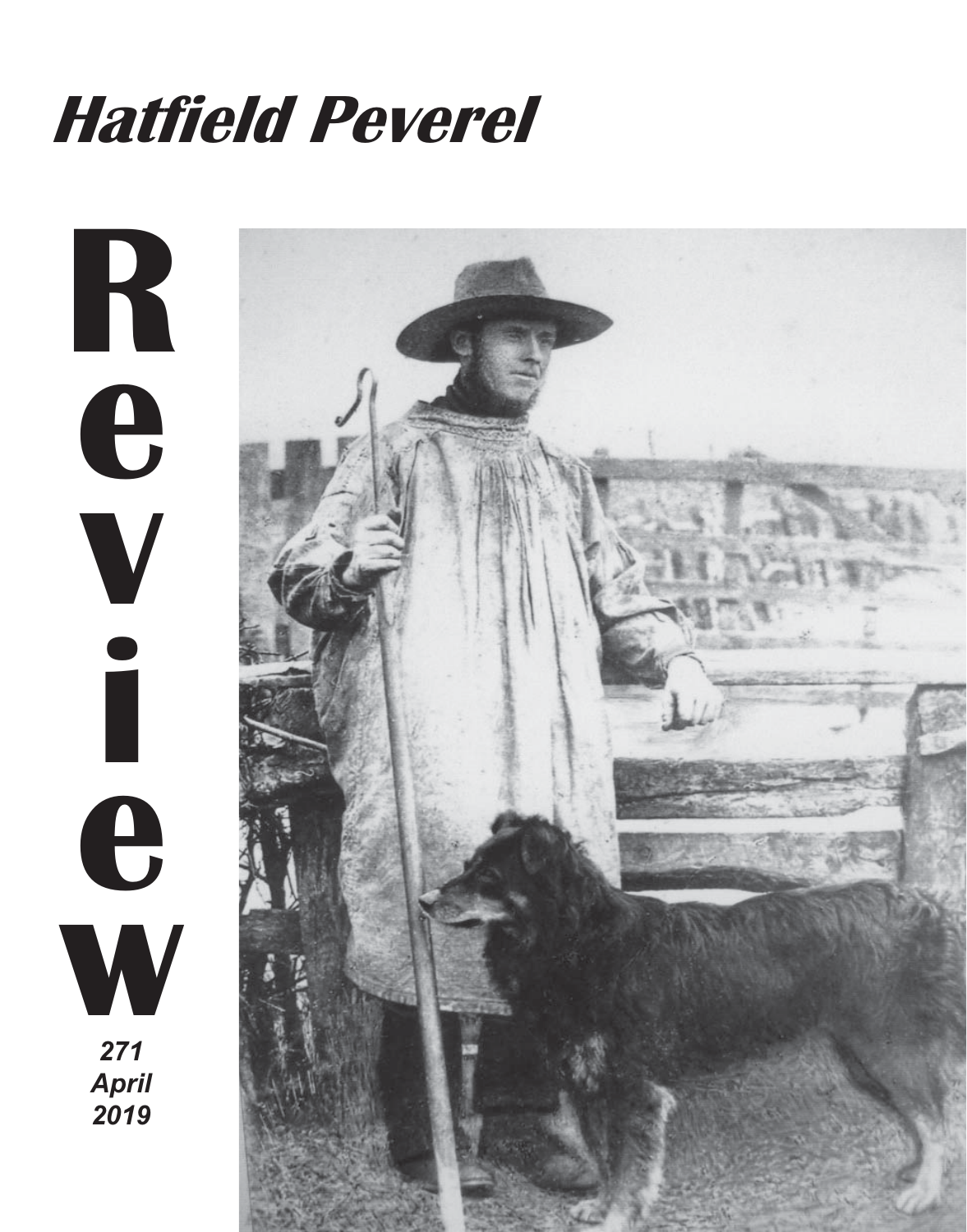

### **Hatfield Peverel Review**

Hatfield Peverel Parish Council publication. Opinions expressed are not necessarily those of the Council.

The editors are Jackie and Ken Earney. Contributions to 59 Willow Crescent, by email to kenearney@hotmail.com or by phoning 01245 381235.

### **Contents**

| Cast your vote                            | 3  |
|-------------------------------------------|----|
| Allotments/Horticultural Spring Show      | 4  |
| Helen Rollason bike ride from Crix/       | 5  |
| building improvements                     |    |
| Parish Council/local elections            | 6  |
| Scouts - Beavers and Cubs                 | 7  |
| Film clubs/Power of Friendship Club/      | 8  |
| Make a cuppa for Essex Air Ambulance      |    |
| St Andrew's School pronounced 'Good'      | 9  |
| Hadfelda WI/Lunch Club/home visiting      | 10 |
| Derreck Swallow/Nursery/Nightingales      | 11 |
| News from St Andrews/Mothers Union        | 12 |
| All Saints, Ulting                        | 13 |
| Methodist and Reality Church/bad parking  | 14 |
| Hatfield Peverel Walkers/Edward Bear      | 15 |
| Easter Egg hunt/Beeleigh Abbey            |    |
| Wine Club/Village hall happenings         | 16 |
| WEA classes and AGM                       | 17 |
| Girl Guiding/Bowls/Boons Travel Award     | 18 |
| Telephone numbers/Parish Councillors      | 19 |
| Tea at Cardfields/Infant School Wild West | 20 |
| Family Fun/Hatty P Knit and Crochet       |    |
|                                           |    |

#### **Copy for the June issue by Friday, 17 May please.**

## **Local events and happenings round and about**

### **Diary Dates**

Parish Council page 6 Church diary dates pages 12, 13, 14 Village hall events 16

### **April**

- 25 Hatfield Peverel Walkers
- 25 Folk Dance Club

#### **May**

- 2 Local Parish Council elections see page 3 vil
- 4 St Andrew's coffee morning 10am
- 8 Flower Club
- 8 Wine Club
- 9 Folk Dance Club
- 11 Methodist Church coffee morning, The **Street**
- 11 Plant Sale and coffee morning, Oaklands, 13 Peverel Winemakers
- 13 Parish Council meeting
- 15 Hele Rollason coffe morning St Andrews
- 16 Tea at Cardfields, see back page
- 19 Ride for Helen
- 20 Annual Parish meeting, page 6 for details
- 22 Hadfelda WI
- 23 Folk Dance Club
- 25 Hatfield Peverel Walkers
- 26 Folk Dance Club
- 30 Hatfield Peverel Walkers

#### **June**

- 1 St Andrews coffe morning 10am
- 3 Parish Council meeting
- 5 Flower Club
- 8 Methodist Church coffee morning

*Front cover - Shepherd Francis Meadows, born 1844. He is known to have worked at Dancing Dicks, on the back road to Witham. He is great, great, great, great, great grandfather to five children who live in the village*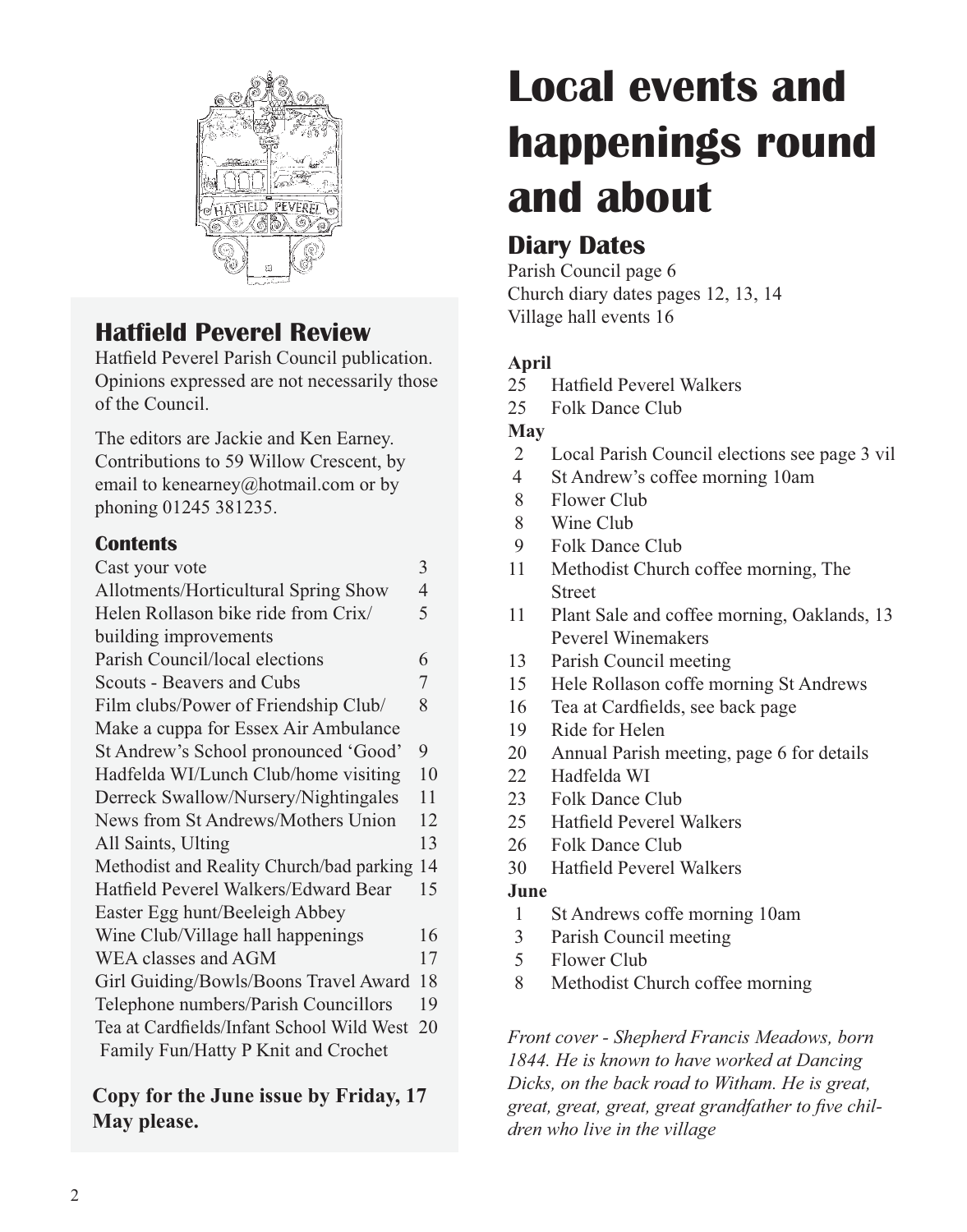### **Local Parish Council elections Thursday 2 May 2019**

It is important that you vote, many throughout the world do not have this right and are the poorer for it.

Braintree District Council, along with 10 other local authorities in England, is participating in the Cabinet Office's trial, to provide the Cabinet Office with further insight into how best to strengthen and secure the voting process.

*This means that at the local elections on Thursday 2 May 2019, you will need to bring ID to vote at your polling station***.** *Without the correct ID you will not be able to vote.*

This can either be **a photo ID** (one item) from passport, driving licence, bus pass, photocard Blue Badge parking permit, Oyster 60+, ID card, PASS scheme card, MoD identity cad, elector card. **Nonphoto ID** (two items) from poll card for the election, Bank/Building Society credit/debit card, Bank/ Building Society cheque book, driving licence, NI number notification, statement of benefits, Birth certicicate, Marriage or civil partnership certificate, Adoption certificate, Firearms certificate, Decision on bail notice. All ID documens must be original or a certified copy.

**Further information** braintree.gov.uk/VoterID. Don't worry if you don't have an item on the lists, the Contact the Elections team who will be able to help you. An 'Electoral Identity Document' can be issued by Braintree District Council - don't worry.



*Spring is in the air and these lovely flowers have been drawn by Nursery School children, Reece, Miles, Lilly and Ava, who are looking foreward to Easter and all the delights it brings. See report on page 10*

**A picture of lambs for the April/Easter edition?**

 $\sum$  *T* hy not, so I tried to get a shot of John Upson's lambs, something different from last April this time, but they proved uncooperative and the results were not that good. Then we heard about the Moroccan tree-climbing goats that Rosemary and Brian Bailey had seen on a recent trip to Morocco and OK, the sheep won't play ball, so how about finding a picture of a tree full of Moroccan goats instead. - there are a lot to be found on the internet and here is one.

The goats live in a region in south-west Morocco, and their diet includes the fruit of one particular type of tree, Argania Spinosa, more commonly known as the argan tree. They love the pulp of the fruit (Brian says it tastes revolting) and they can't reach most of it from the ground, so they long ago learned how to climb the trees to get to them.

Every tour coach stops by to allow the visitors to photograph them – and pay their custodians for the privilege. The locals love it, but woe betide you if you try to sneak a shot without paying!

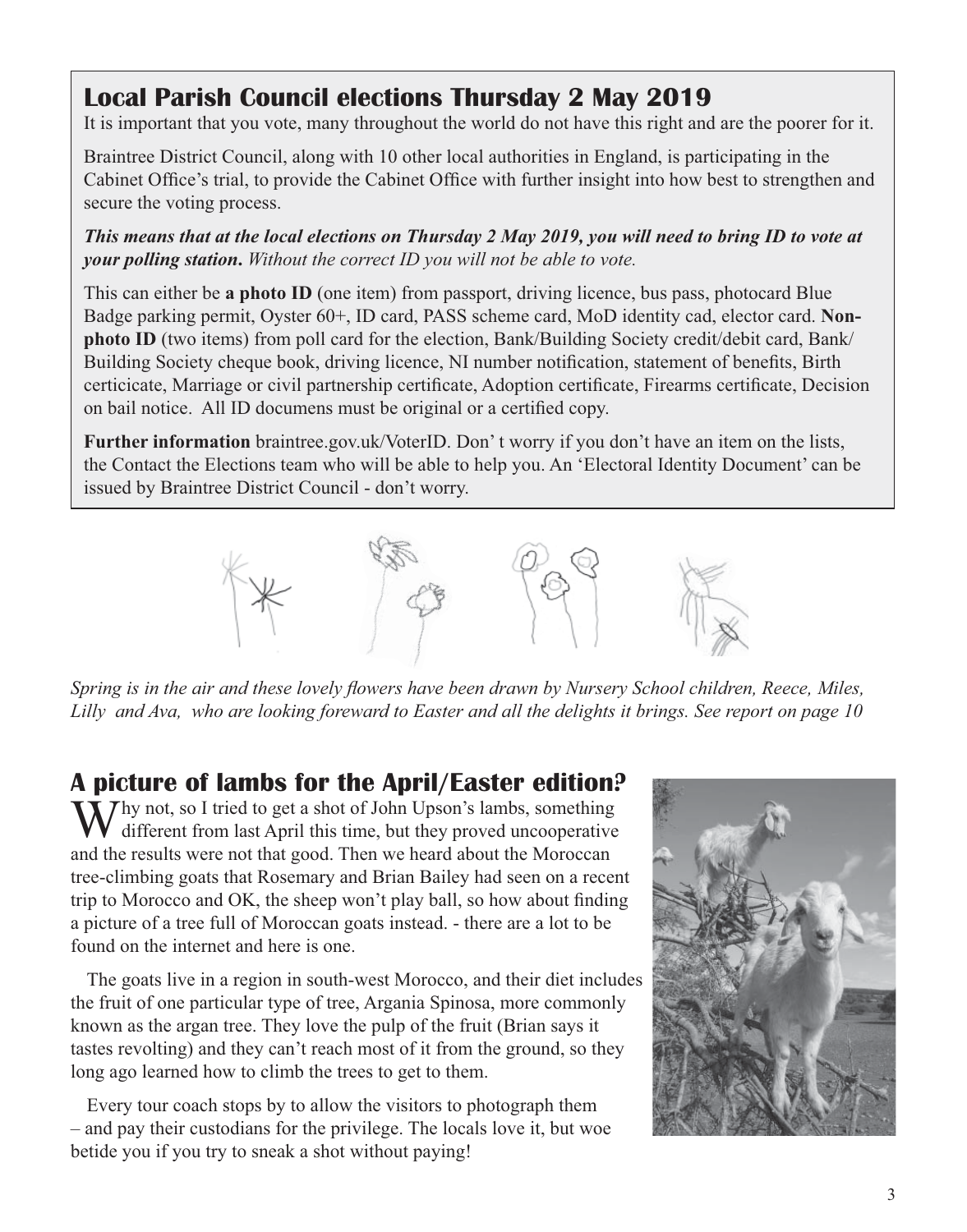### **Spring is upon us whether or not the weather seems an accurate indicator Allotment and growing news Drew Price HPAA new site letting officer www.hpaa.org.uk**

t our allotments, clean-up is well in hand and digging-over, is mostly complete. Potatoes, onions, **Th** leeks, carrots, parsnips and beetroot are either in or will be shortly. We are all keeping a weather eye out for late frosts and other bad weather warnings.

Your own gardens should be at a similar level of readiness and your priorities should be weed control, sowing your seeds according to what worked last year, and mowing your grass to acceptable levels. Re digging-over, little and often. A key for every gardener is to keep your weeds in check especially before

they can seed. Choose crops by what works rather than what you want. For instance, bougainvillea you love on holiday will not do well in our climate. And be realistic of both yourself and your garden. You can become easily disheartened by the amount of work a garden requires. Toward months end, and early in May, all planting should be complete. Weeding, the annual biggest concern should be done continuously. And now is the time to watch for the first of the years garden pests.



It is also a great time to get composting any garden waste including weeds. Yup. I did say weeds - with the exception of bind weed or couch grass. Check online for composting tips and ideas. And for garden enthusiasts who might wish for more room, come see us re an allotment plot. Call me, Drew at 0780 361 5062, or Steve Clarke at 07522 280980

Wishing you sunshine and the joy of your garden, Drew Price Email: chairman@hpaa.org.uk

*'People don't quit gardening cause they grow old. They grow old cause they quit gardening.' 'I like gardening - it's a place where I find myself when I need to lose myself.'* Alice Sebold

### **Sweet smell of Spring!**

**Hatfield Peverel/Ulting Horticultural Society Trina Butcher, Publicity 01245 380532** *www.essexinfo.nethatpevgardens*

#### **Spring Show**

The scent of daffodils filled the air as you walked into the village hall yesterday (Saturday 6 April) for the annual show. Excellent displays of spring bulbs, flowers and plant, and entries in the cookery classes were well up on last year - the Swiss Rolls looked good enough to eat!.

**Trophies and awards** were presented by chairman John Upson

**Trophy winners:** Doe Memorial Cup section A (daffodils). Daffodils Class 7 and Tulip Cup were awarded to Mike Jollands. Garden News Shield (other flowers) Janet Roberts. Les Childs Memorial Bowl (best individual exhibit) Trina Butcher; other flowers John Heathcote. Society Cup (cookery) and Hummingbird Trophy (best individual handicraft exhibit) Virginia Strange;

British Legion Cup (handicrafts) Mary Hills. Claydon Memorial Shield (children's) and Society Cup for best children's exhibit Jamie Franks. Lens Cup (photography) and £5 prize for best exhibit Les Brann. The Swiss Roll competition £10 prize was won by Trina Butcher and the Daffodil competition £10 prize by Jenny Clemo.

**Awards:** Diplomas of Excellence Horticulture Section A Irene Dawson. Floral Art Section C Virgina Strange. Certificates of Merit best individual Section D, Trina Butcher; Section E Virginia Strange; Section F (aged under 6) Jamie Franks.

**Saturday 11 May plant sale, coffee morning 10am until 12 noon, Oaklands, Nounsley Road.**  Plants and refreshments wonderful as always!



**Reminder** The Autumn Show is only five months away - get planning! You can decide what vegetables to grow, plants to exhibit - and make jam with summer fruits. The cake with a £10 prize is an apple dessert cake. Plenty of time to practice on the family!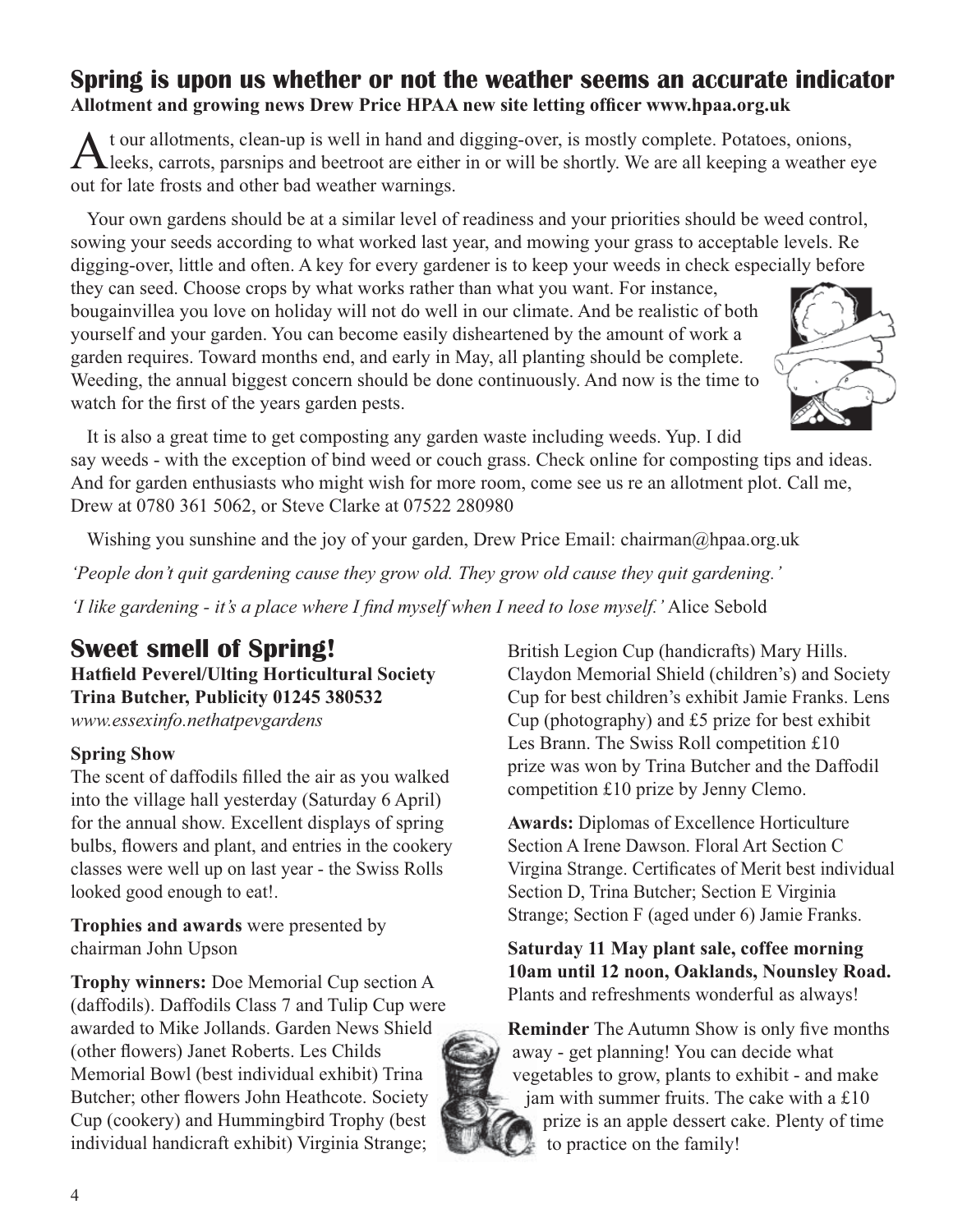### **Ride for Helen 2019**

**Sunday 19 May in its sixth year - one of the biggest and best cycling events for Helen Rollason Cancer Charity!**

**Registration is open** Visit www.rideforhelen. co.uk or call 01245 380719 to book your tickets!

Cyclists will meet at Crix in Hatfield Peverel to take part in this family-friendly event which offers a choice of cycling routes to suit all capabilities, ages and abilities. Included in the registration price is a fund-raising pack, route maps, route signage, first aid support, mobile mechanic support and recovery, refreshment stops and finishers' medal.

There are six circular routes through beautiful Essex countryside with distances of 6 miles, 15 miles, and new routes of 30 miles, 50 miles, 65 miles, 90 miles all starting and finishing at Hatfield Peverel. Beginners, occasional cyclists, elite adult cyclists. There is something for you!

Helen Rollason Cancer Charity CEO Kate Alden said: 'We are looking forward to this year's

### **Building work in Progress**

**Helen Rollason Cancer Charity**



*Young riders leaving Crix at the beginning of their cycling challenge in 2018*

Ride for Helen, such an exciting and popular event which attracts a variety of participants. We have worked hard to map out the best and safest routes through beautiful Essex countryside with new routes for a fantastic experience. 1,000 cyclists took part last year raising over £30,000. This year, our 20th anniversary, we hope to beat this.

If cycling isn't your thing but you'd like to help, why not volunteer on the day? We have exciting roles for you to get stuck into – call us on 01245 380719 or email fundraising@helenrollason.org.uk

You may have wondered about building work at our Helen Rollason Cancer Charity office in The Street. Thanks to kind support of people and businesses of Essex, Hertfordshire and London, we are reconstructing our current Fund-raising Office into a two-storey, purpose-built Cancer Support Centre, encompassing offices to accommodate fund-raising and administrative teams. This is huge step to improve services we offer for those living with cancer. Featuring modern, state- of-the-art facilities, the centre will provide complementary therapies - reflexology and aromatherapy, and counselling and support groups to those affected by cancer. In the plans are social spaces, a relaxing garden area and free client parking.

We are delighted to be moving forward with the new centre. Yvonne Stewart House was purchased with money bequeathed to the charity from the Stewart family. It has been the plan to develop it into a

functioning Support Centre and thanks to additional legacies and donations from kind supporters, this is happening..For further information, please contact the office on 01245 380 719'.

We will keep you informed - perhaps a summer opening? Meanwhile, behind scaffolding, a small team keeps things together.

**Regular coffee mornings (third Saturday in month) are having a change of scenery too. On Saturday 20 April coffee pots will be ready in the Scout and Guide HQ in Church Road, 10 am start. Following monthly meetings will be held in St Andrews Church hall until further notice.** 

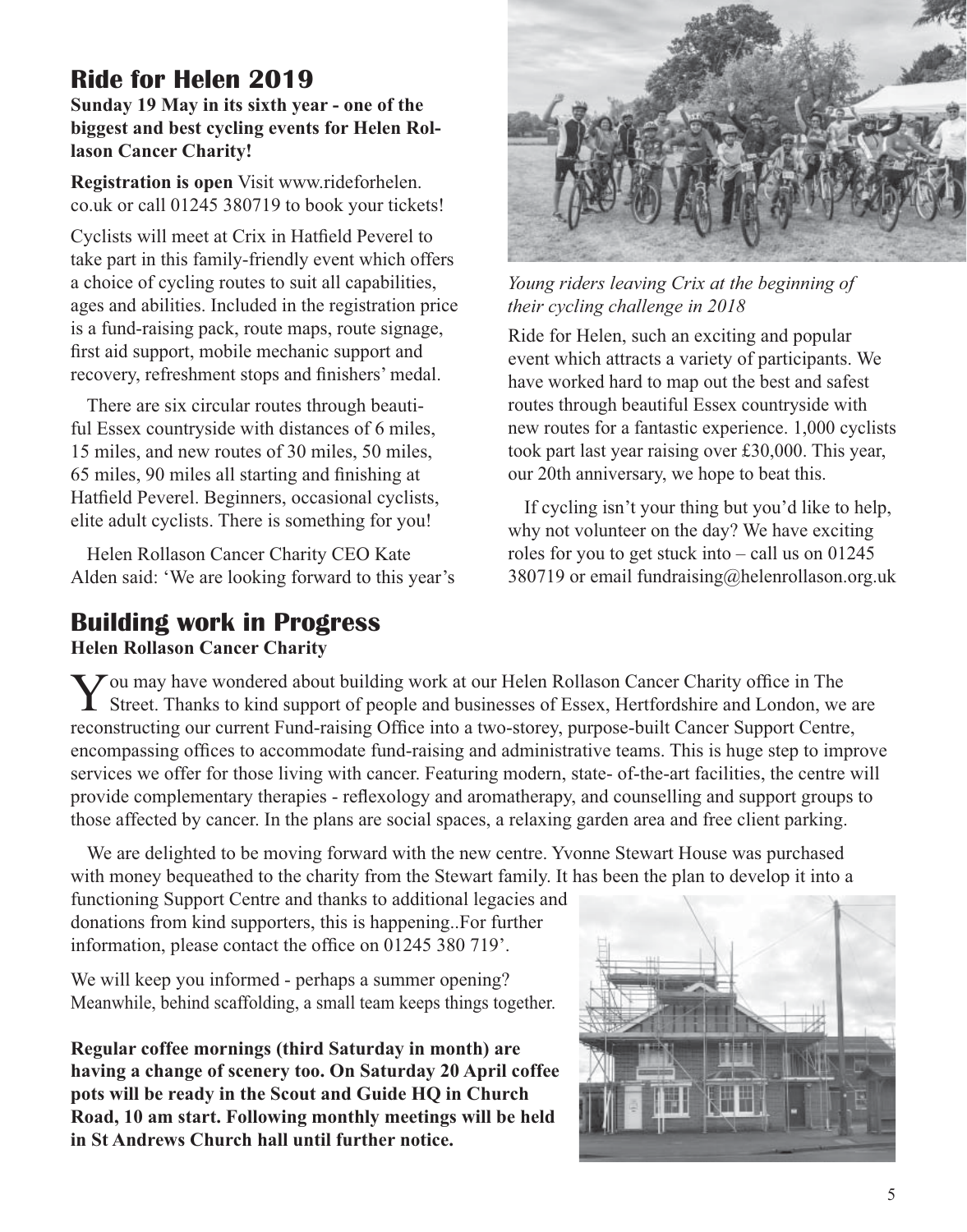### **Parish Council news**

**Sarah Gaeta, Clerk to the Parish Council Parish Council office, Community Association Village Hall, Maldon Road, Hatfield Peverel, CM3 2HP, Tel 01245 382865. Email: parishclerk@hatfieldpeverelpc.com**

#### **Local Parish Council elections Thursday 2 May 2019**

Braintree District Council, along with 10 other local authorities in England, is participating in the Cabinet Office's trial, to provide the Cabinet Office with further insight into how best to strengthen and secure the voting process. *This means that at the local elections on Thursday 2 May 2019, you will need to bring ID to vote at your polling station***.** This can either be one piece of photo ID or two pieces of non-photo ID. All the details can be found at braintree.gov.uk/voterid

#### **Annual Parish meeting**

Please come along to the Hatfield Peverel Annual Parish meeting on Monday 20 May at 8pm at the Little Bears Nursery (formerly the Salvation Army Hall), Maldon Road, to hear about what has been going on in the village over the last year. If you are a member of a group or club and would like to come along and talk about what you do, please contact the Clerk as soon as possible for inclusion on the agenda.

#### **Design a Logo competition**

The Parish Council will be holding a competition for children aged 11-17 to design a logo for the new Hatfield Peverel Youth Council which will be launched this year! The winning logo will be used on all Youth Council correspondence and will be printed in a forthcoming edition of The Review. Please look out for further information on how to enter on the website, social media and notice boards. The winner will be announced at the Annual Parish meeting on 20 May!

#### **Social media**

Please follow the Parish Council on social media for news and updates: Facebook: @hatfieldpeverelpc Twitter: @HatPevPC

### **Planning applications**

For information on what planning applications have been received, granted and refused, please see the Braintree District Council weekly planning lists which are updated daily and available to view here: https:// www.braintree.gov.uk/info/200225/search\_and\_track\_planning\_applications/592/weekly\_lists

**Website** Don't forget you can view all Parish Council news on the website: http://www.essex.info.net/ hatfieldpeverel/ The next monthly meetings of the Parish Council will be held on Monday 13 May, Monday 3 June and Monday 1 July 2019.

### **NDP Hatfield Peverel Plan update**

The six week consultation ended on Monday<br>25 March just prior to the start of the purdah period on 26 March for the local elections.

In total Braintree District Council (BDC) received 22 comments on the Neighbourhood Plan, 2 comments on the revised Basic

Conditions Statement, and 3 comments on the Statutory Environmental and Habitat Regulation Assessments. BDC immediately sent all these comments together with the revised documents to the Examiner, and now await confirmation as to how the examination should progress.

All correspondence can be found on both the District and Parish Council websites.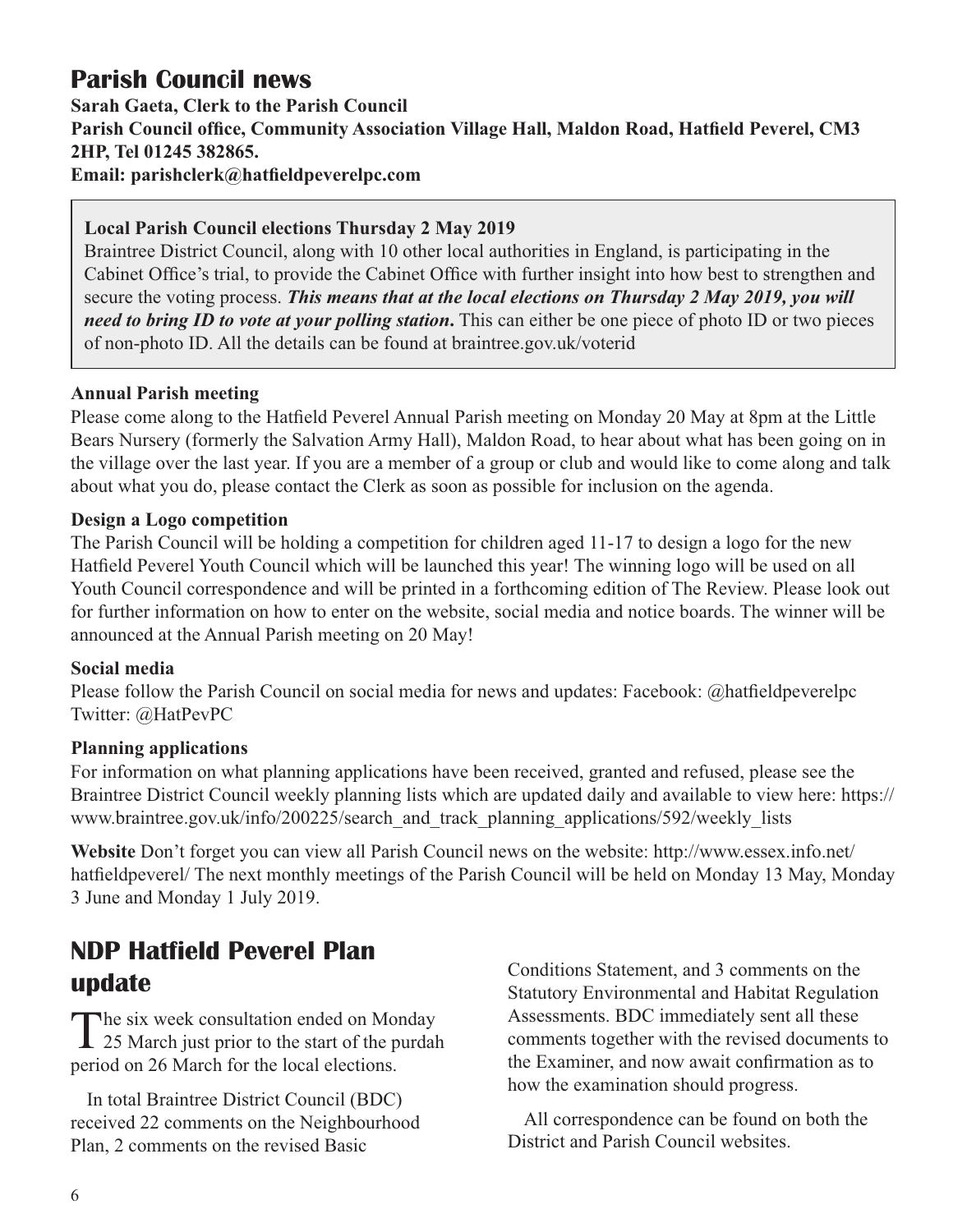### **Recruiting Beavers and Cubs! 1st Hatfield Peverel Scout Group (Boys and Girls 6 - 18 years)**

With the longer evenings, all sections will be looking forward to taking part in more outdoor activities.

#### **Recruitment for new Beavers and Cubs**

The waiting list for Beavers and Cubs has been closed recently but we're pleased to announce that it is now open and the section is able to recruit children from Hatfield Peverel, Langford and Ulting. Ou**r Beaver Scout Colony** has members aged between 6 and 8 years old. They meet together as a Colony and



work within small groups called 'Lodges'. Beavers take part in a wide range of activities, including playing games, going on visits, investigating nature, listening to stories etc. Their leadership team carefully selects their programme of activities.

**Our Cub Scout Pack** has members aged 8-10½ years old. They meet together as a Pack and work within a variety of small groups called 'Sixes'. Cubs take part in a wide range of activities that are designed to be both interesting and challenging but also fun. They take part in a programme of activities such as: camping, playing games, trying new things and exploring the outdoors. Cub Scouts work towards awards and badges. Activity badges are specialist interest badges that can further develop a Cub Scout's interest. Beavers meet on a Monday from 4:30pm to 5:45pm; Cubs meet on Fridays from 6:15pm to 7:45pm. If you are interested in your child joining the section please see the joining form on the website or email the membership contact below. (http://www.hpscouts.org.uk/join-us.html)

#### **Beavers**

In March the Beavers had a visit from Essex Police where they learned about fingerprinting, the Cubs had an evening of box building while the Scouts took on Parkour with team kinetics.

#### **Hall hire**

The cost of the hall hire is £12 per hour. Please see the website or use the contact details below. http://www. hpscoutandguidehq.org.uk/index.html

#### **Newspaper and cardboard collection**

The 1st Hatfield Peverel Scout Group **paper and cardboard collection takes place on the first Saturday in the month.** The Scouts receive payment for all the paper and cardboard that is collected. Please help us raise funds for our Group and please put your newspapers, magazines, paper and cardboard outside your property, where it can be clearly seen from the road, on the first Saturday of the month or deliver it to our skip in the HQ car park at any time (paper and card only please – NO glass, plastics, garden rubbish etc.). Volunteers to help with the collection are always very welcome.

### **Useful contacts**

**Website:** www.hpscouts.org.uk **Group Scout Leader:** Nick Nicholas; 07841 597977, nicknicholas1990@gmail.com **Chairman:** Simon Reed; 07990 580985, sgreed1972@gmail.com **Membership:** John Dinnen; hpscoutgroup@gmail.com **Hall hire:** Debbie Fuller; 07920 512471, copper\_ben@hotmail.com Paper collection: Jonathan Dormon; 01245 382981, jonathan.dormon@btinternet.com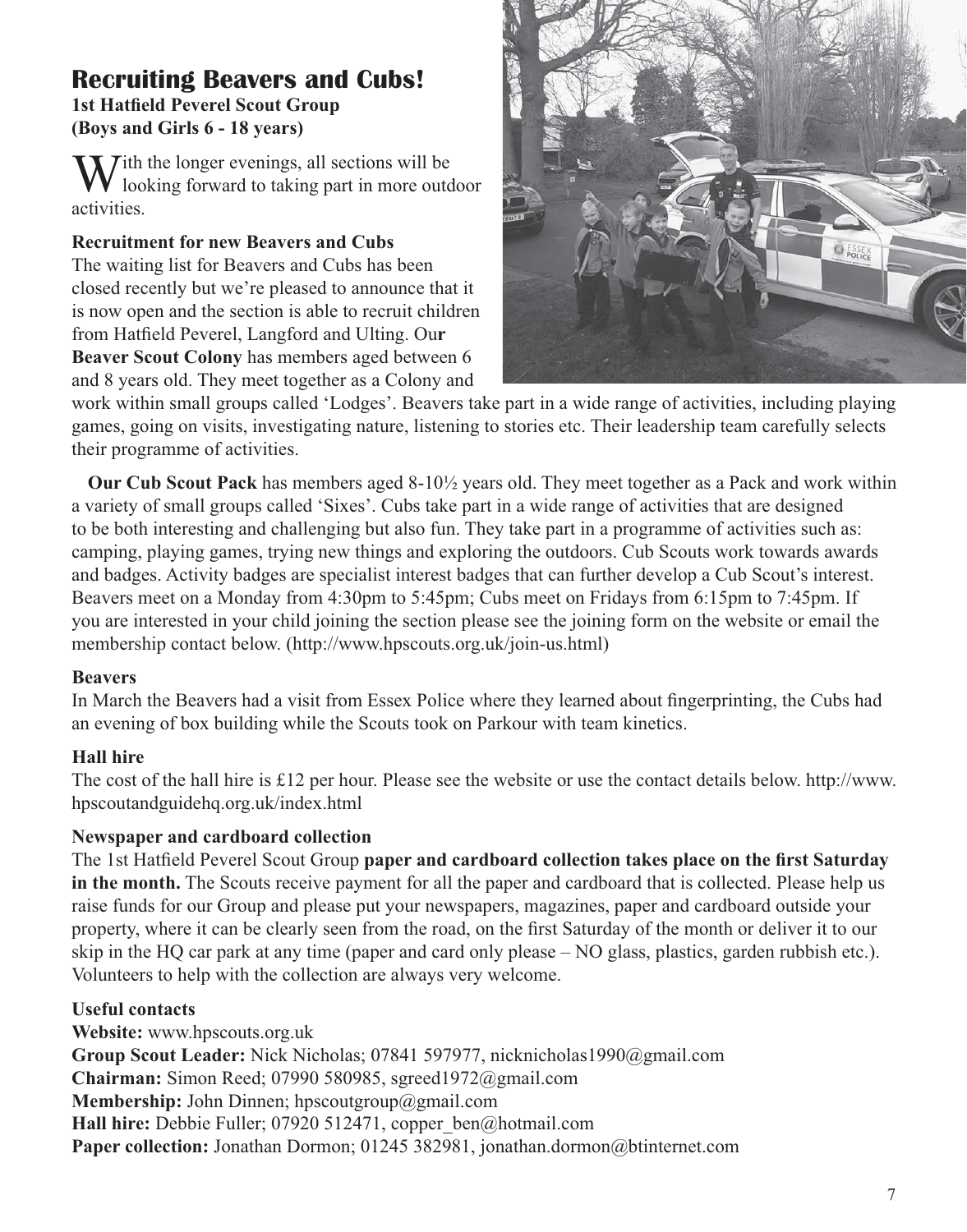### **Maldon Film Club Maldon Town Hall**

www.maldonfilmclub.info, or visit Maldon Tourist Office, phone 01621 869340 for membership enquiries or 01621 850250 for general enquiries.

The Club meets in Maldon Town Hall<br> **T** fortnightly on a Wednesday. Membership is open to all and new members will be made very welcome. Doors open 7.15pm, wine and soft drinks available at a charge from 7.30, films begin 8pm. It screens a programme of the best recently released English and foreign films. The season finishes on Wednesday 29 May.

### **Wednesday 1 May Film Stars don't die AGM/social evening in Liverpool**

English drama/romance set in 1970s and based on the memoirs of Liverpudlian Peter Turmer (Jamie Bell). This is his love story with ageing Hollywood star Gloria Grahame (Annette Bening)

### **Wednesday 15 May Frantz**

French/German drama/romance story of discovery and growth set in post WW1 Germany

**Wednesday 29 May The Florida Project** English drama. Halley lives with her daughter Moonee in a budget motel along one of the commercial strips catering to the Disney World tourist clientele. Moonee and her friends, with their pranks, are the bane of the hotel manager's existence.

The 2019/20 season begins on Tuesday 10 September 2019 - same time, same place!

### **Sunday Cinema, Witham Library**

**Doors open 2pm, film starts at 2.30pm**

**Sunday Cinema only shows Golden Oldies -** no booking required but seating is limited and sold on the day on a first come, first served basis.

### **Films and Dates**

**Singing in the Rain** Sunday 28 April **The Philadelphia Story** Sunday 26 May **Pillow Talk** Sunday 23 June Enquiries: Rob Williams rob@rojosa.co.uk or Witham Library

### **Power of Friendship welcomes you all**

**The Power of Friendship Club meets at the Museum of Power on the 4th Sunday of each month between 2pm and 4 pm - January to December.**

This afternoon tea club - only just down the road from us in Hatfield Peverel - is part of the Maldon Livewell Campaign. There is plenty of tea and coffee and delicious cakes, and a choice of activities to suit everyone.

**Come and visit - on Sunday 28 April there will be a piano and sing-a-long**. Enjoy meeting new friends and new experiences, there is something to look forward to every month.

#### **Why join us?**

Museums are well known to be restorative environments - places where people go to relax, recharge, and boost their mental and physical well-being.

#### **Activities will include**

Lots of time to drink tea, eat cake and talk to each other. Craft Activities, Art Sessions, Magic and experiments, Games/talks from interesting people.

#### **We look forward to sharing a fun time with you every month**

#### **Price £2 per person, per session**

To book, please contact Debbie or James on 01621 843183 or email powerof75@museumofpower.org.uk

### **Tea, Coffee and Cake**

**Saturday 1st - Sunday 30th June**

**Host your very own British Afternoon Tea** and raise funds for Essex & Herts Air Ambulance.



Just bake and donate, helping to save lives one cake at a time.

**For free fundraising pack call 0345 5040055 or email: afternoontea@ehaat.org**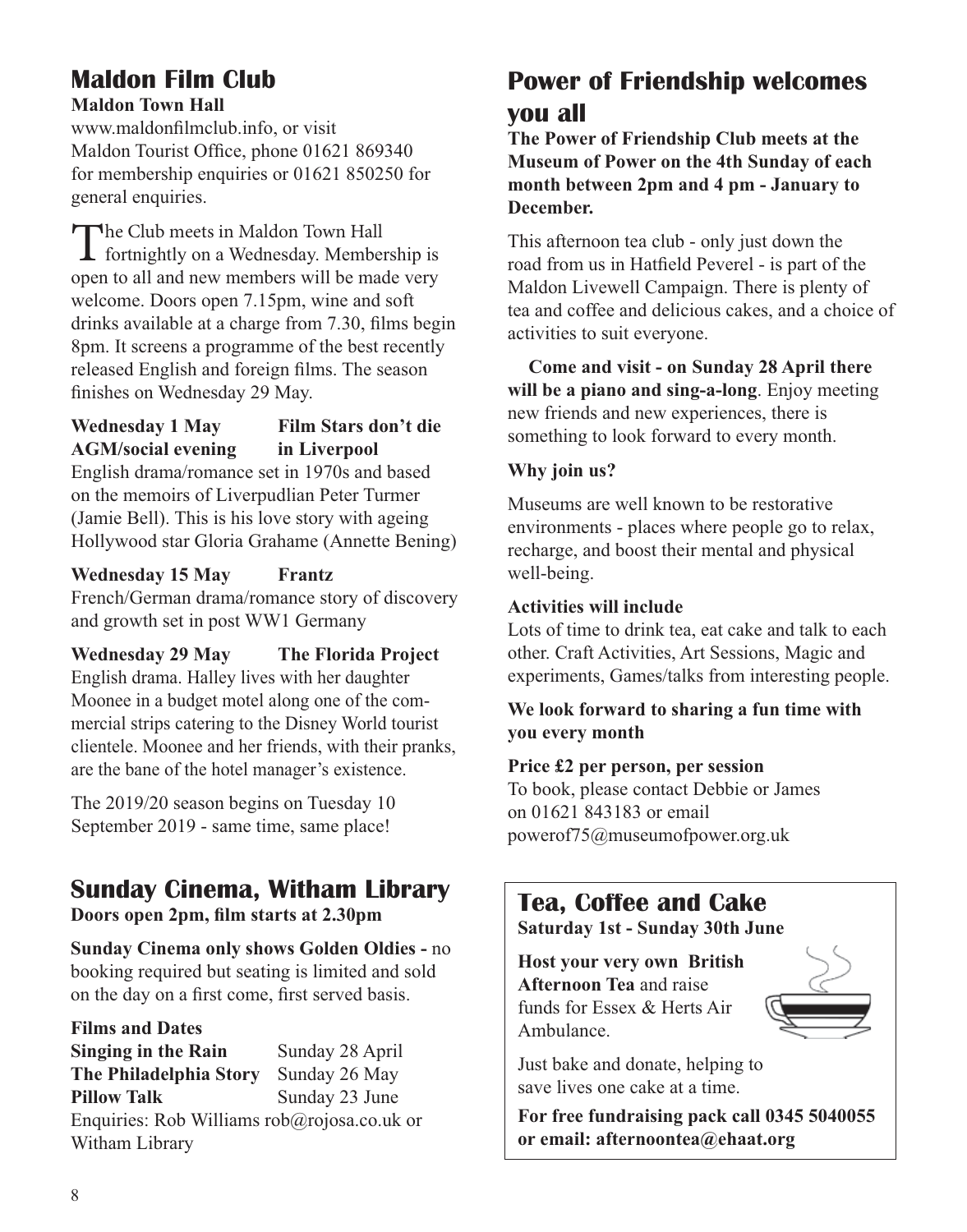

### **St Andrew's Junior School pronounced securely good (www.hatfieldpeverelstandrews.co.uk)**

We had an Ofsted Inspection in January: the inspection was a thorough and rigorous process and many positives within the report reflect the hard work and commitment of the staff, governors and children over the last two years.

 We are delighted St Andrews has returned to its 'Good' rating and it was great to hear the inspectors say 'the school is now securely good'. We are grateful to our all parents for their continued support as we seek to work together for the benefit of the children in our care.

#### **World Book Day**

Our celebrations for World Book Day were very successful again this year. On 7 March we invited parents and family members to join us in school for part of the afternoon, and it was a delight to see so many had found it possible to join their children for our 'Reading Café'. It was an opportunity for the adults to 'taste, share and review' books with their children in the classroom. Back by popular demand too, was our 'DEAR' time – 'Drop Everything and Read' – when a 15 minute time slot is given over to quiet reading in the middle of the day!

The 'Design a Potato to represent your favourite book character' was very successful. There were some amazingly creative and imaginative entries for the competition which was also great fun.

On Friday 8 March (see us all in the photograph above) we enjoyed a 'Where's Wally' theme day and there was a rich colour of costumes across the

school. Wally is in this picture, a bit difficult to see!

As ever life in school during the Spring Term continues to be busy with much going on as always. We were glad to see so many parents at our Parents Consultation evenings. Our crosscountry running team took part in a local Primary Schools event, and football and netball teams have represented us in matches against other local schools.

A dozen Year 6 children successfully passed a two day 'Bikeability' Cycling Safety course held in half term, and had a highly enjoyable visit to the Harry Potter Studios, Year 4 visited Colchester Castle to enhance their work on the Romans and Year 3 enjoyed a 'Caveman Day' at Danbury Park for their topic on the Stone Age.

The JSA continue their hard work for our children and there have been film nights and a disco this term. There are two whole-school events taking place this half term - the '5Live Music Group' was a very upbeat musical experience for the children and just before Easter a visiting Theatre Company will present a production on the topic of  $H_2O$ .

**School is closed for the Easter holiday between the 8 and 22 April. May we take this opportunity to wish everyone in our school and the local community a very Happy Easter**.

### **Poems - thank you to**

Irene Cavender for her favourite poem we used in the Christmas issue - *What is this life, if full of care, We have no time to stand and stare ...*

William Henry Davies (1870 -1940*)*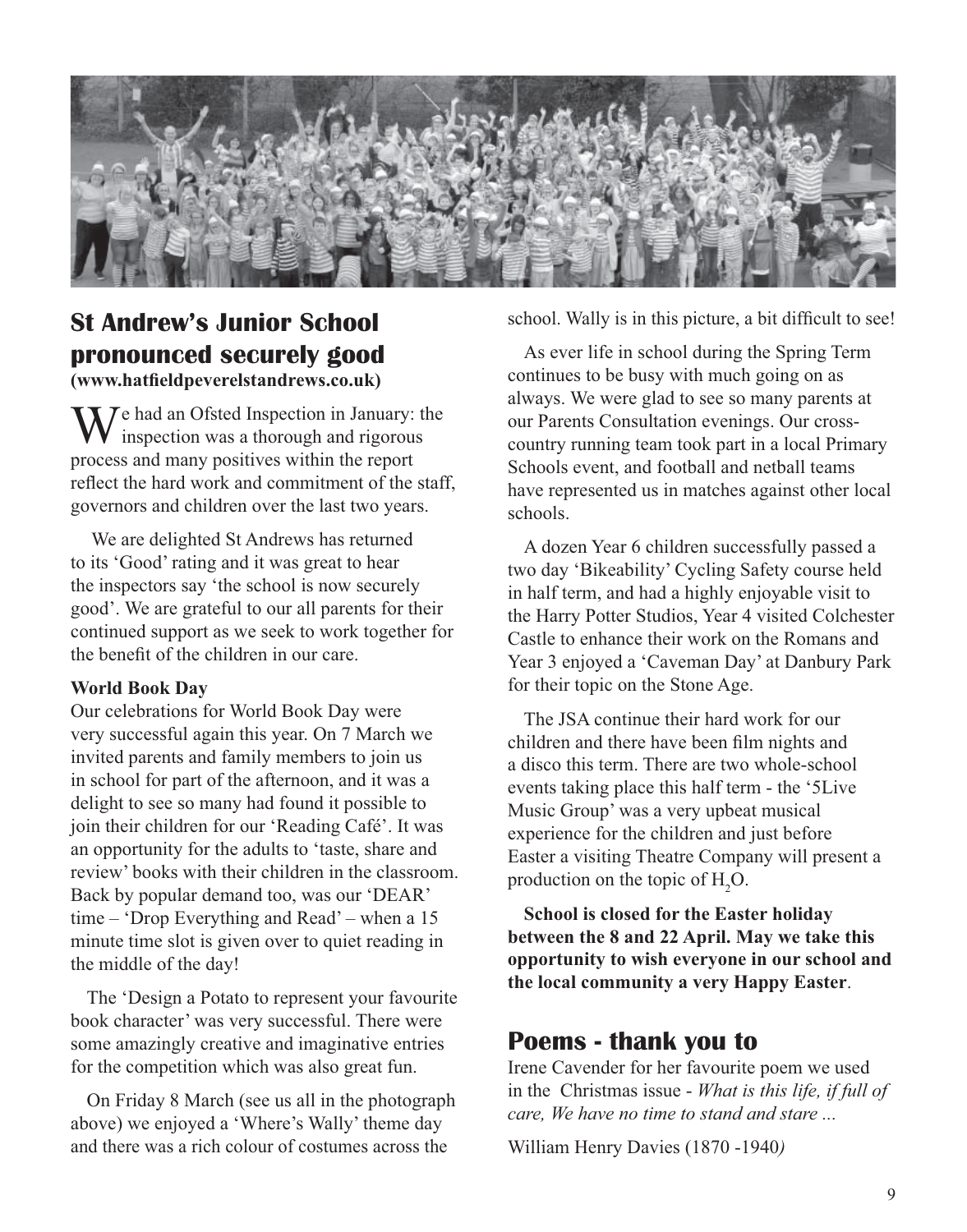### **On the Beat when Policemen had Feet' Hadfelda WI - Marel Elliston**

As St. Andrew's Church hall was being renovated, our February meeting was held in the Library. What a lovely space this is, how sad it will be if we lose this great village asset! The speaker, Peter Lazell, whose amusing and interesting talk 'On the Beat when Policemen had



feet' kept us entertained with his reminiscences of being a young policeman. He reminded us of the 'village bobby' who knew the area he patrolled and many of the residents. Living in the community, a policeman was able to identify the vulnerable who needed help and the trouble makers who needed a good telling off!

The post Christmas meal at The Wheatsheaf was a great success and enjoyed by all the members. Other outings and future events were discussed including a trip to a garden centre and afternoon tea.

March was an open meeting and we were delighted to welcome 12 visitors. This was mainly due to our speaker, Allen Bourne, who talked about the history of Perrywood. What an excellent speaker he was, and how interesting to hear how this business had been started by his parents and carried on by him and his family. The centre has changed and expanded over the years and now boasts an amazing selection of garden and house plants as well as garden furniture, books, cards, clothing and many other items. When they first decided to open the cafe, it was a bit of a gamble. However, it proved very popular and has been extended to cope with all the extra visitors. This garden centre's success is obviously due to the families high standards and attention to detail.

The County Annual Meeting in Colchester was attended by seven of members and was most enjoyable. The main speaker was the Rev Richard Coles, who has taken part in 'Strictly Come Dancing' - he was first to admit it was not his finest hour - and he can also be heard on BBC Radio 4 on Saturday mornings, one of the co-presenters of 'Saturday Live'. His family were shoemakers based in Kettering who, among other things, made boots for the army during the two world wars. Sadly, cheap imports in the 1970s killed the shoe industry. However, one of his ancestors is famous for inventing the Christmas Cracker. During the 1980s he was in a group called The Communards and made the hit record 'Don't leave me this way'. In his thirties he went to college and became a Church of England priest. In the afternoon we were entertained by 'Abba Rival' who had everyone singing and dancing in the aisles.

Our Annual Meeting is 24 April and we will be serving tea and scones. Happily we are back in St. Andrew's Church Hall with it's lovely new kitchen. Our meetings start at 2pm, visitors are always welcome.

### **Lunch club and home visitors**

#### **Belinda Hull, 01376 512540**

**We celebrated a late Christmas meal** on 9 April when we sat down to tasty turkey, with trimmings, followed by crumble, cream, custard or ice cream. What are calories? Congratulations to Belinda and her helpers for this excellent lunch!

#### **Lunch Club**

St Andrews lunch club extends a warm welcome to new members. Do you have an elderly friend or relative who would enjoy a meal and chat on the **second Tuesday of every month?**

We meet in the Church hall at mid-day for tea/ coffee before lunch at 12.30pm. The cost is £4 for a two course meal. You will meet old friends and make new ones. Transport can be arranged.

**Soup and sandwiches** is served on the fourth Tuesday of the month between 12am and 2pm. Cost is £2.50 including tea/coffee. Bring your friends and neighbours.

#### **Home visitors**

A small group of friends who take chat and friendship to anyone living on their own or recently bereaved. We would like to reach anyone who may feel isolated or on their own who would like more contact with the outside world. We would love to meet you, its good to talk and friendships can be made this way.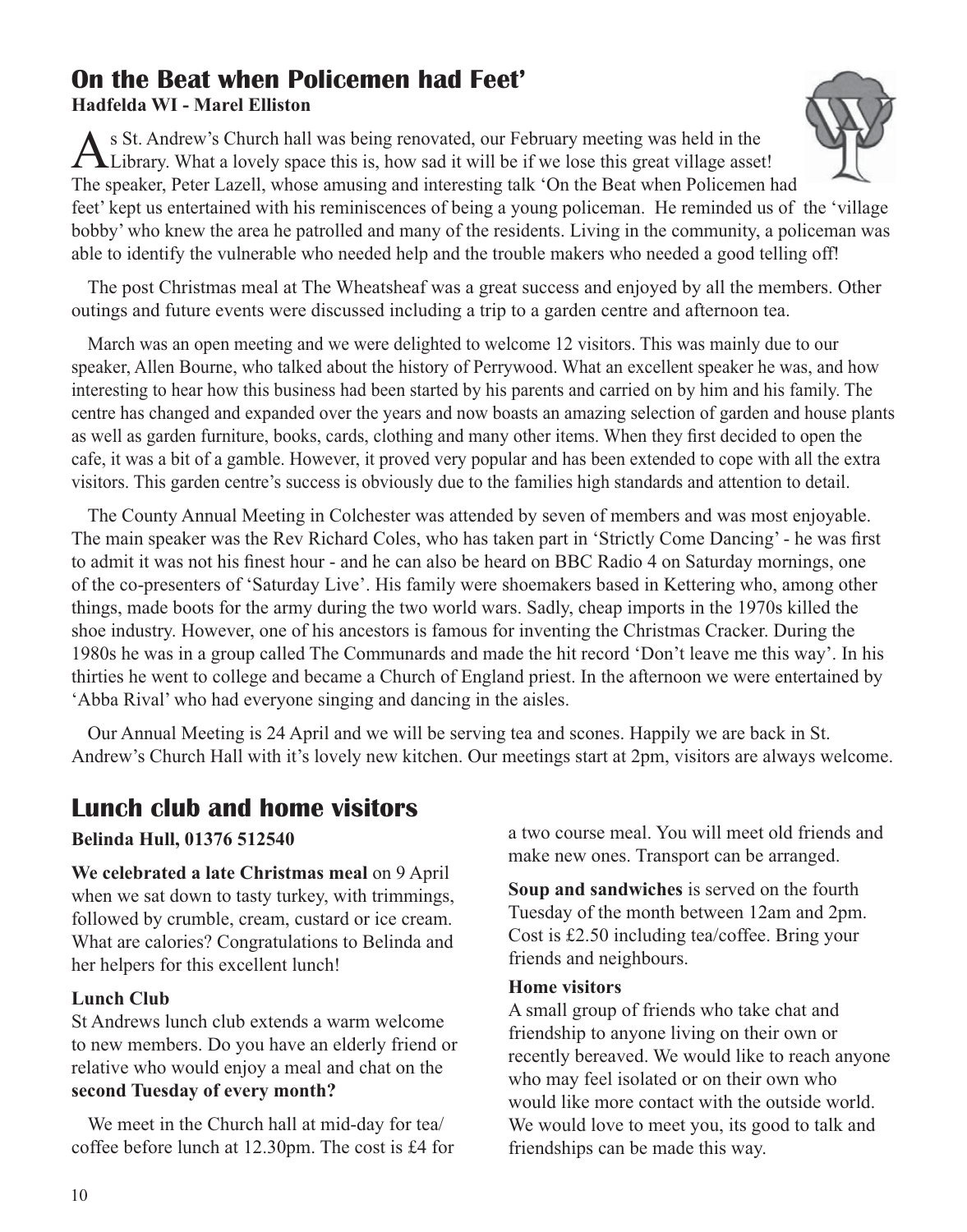### **A life well lived**

### **Derrick Joseph Swallow (1931 - 2019)**

**Derrick spent 43 years in Hatfield Peverel.** His whole working life revolved around the sea and ships and fittingly 'Sailing' by the Band of HM Royal Marines was the sea and ships and fittingly 'Sailing' by the Band of HM entry music to his service. He travelled widely in his job as a Chartered Ship's Broker, ending over eleven years with his family in Nigeria.

Derrick enjoyed all sport and was a lifelong supporter of Grimsby Town. He played football, and cricket for his school, and was a late convert to the pleasures of Rugby, thanks

to his very good friends Ann and Paul. He was a keen bridge player and enjoyed his weekly games at Witham Bridge Club.

He was very proud of his family: Phillip and Debra, his son in law Shaun, and his five grandchildren and 4 great grandchildren.

Pip Swallow and family would like to thank their Hatfield Peverel and Boreham friends and neighbours for their kindness and support over the last 6 months, Father Stephen for conducting both services, Howard and Julie Southgate and the Church choir.

### **Spring time at the Nursery**

 $\sum$  *J* e have had lots of new  $\vee$  experiences this term, using two Saints days. We joined in St David's Day by looking at daffodils *(thank you to the children for their Spring flower drawings on page 3)*, this developed into exploring growing other plants. For St Patrick's Day we printed shamrocks. For book week we enjoyed some familiar stories, building houses out of sticks, straw and bricks. Our Mummies came in to play to celebrate Mother's Day, which we all enjoyed. We would like to wish everyone a Happy Easter.

Next term we look forward to our two favourite weeks of the year when the eggs arrive ready to hatch into ducklings, a truly wonderful experience. It is going to be a busy term working with the 'big' school to aid the children's smooth transition.

The nursery is managed by Belinda Wakelin who has a BA Degree in Early Years and holds Early Years Professional Status with a well qualified staff team. As well as the nursery we run sessions before and after school for children up to 8 years old. For availability of spaces please telephone 01245 382450.

### **Nightingales return**

Today (10 April and slightly **l** later than last year)) the first nightingale was sighted at Essex Wildlife Trust's centre at Fingringhoe Wick.



These welcome birds will soon be filling the air with their magical song - and Fingringhoe is one of the best places to hear them. Nightingales don't sing to order, but if you are visiting during the day, **the centre opens from 9am - 5pm,** there is a good chance you will hear - and sometimes - see them. **But it is worth going on a guided walk with the experts.**

**Nightingale guided walks**, led by ranger Alex, will be held at the reserve daily from Tuesday 23 April until Tuesday 14 May, 7.30 every evening until 9pm. The Reserve will be open for the walks from 6pm. The cost is £7 per person **and you must book - telephone 01206 729678, www.essexwt.org.uk**

### **A welcome from Pear Tree Pantry Wickham Bishops Road**

Open seven days week, 9am until 3pm. Breakfast until 12noon, followed by lunch and tea, Sunday breakfast only, 9 - 12 noon,

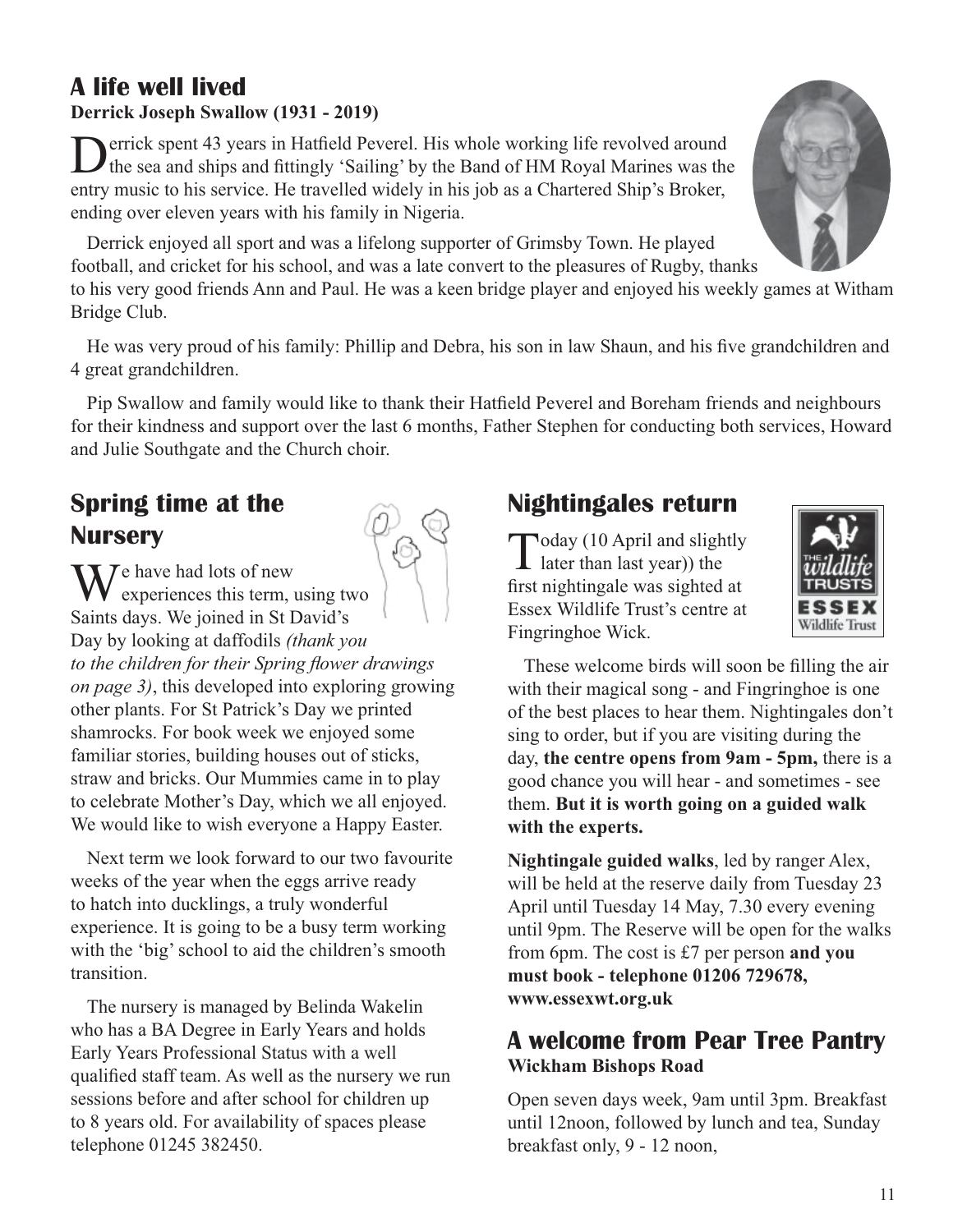### **News from St Andrews**

 $\sum$  *T* riting any church article at this time feels peculiar, because it about Easter or beyond. In the midst of Lent, leading up to the cataclysmic events of Holy Week, it doesn't seem right to be writing about the resurrection, or events relating directly to it. It is almost like hearing the 'Amen' chorus of Handel's 'Messiah' after the overture, with the rest of the piece following! But we are, whether we realize it



or not, living in the new age and, in a sense, every Sunday to a Christian is Easter Day. We are, as the late Pope John Paul once said 'resurrection people'.

What is happening at St Andrews and All Saints? The period between Easter and Pentecost is called the Great 50 Days and gospel readings concentrate on the resurrection appearances of Jesus and sayings that prefigure the resurrection. This sense of a new beginning is reinforced in church by choice of readings. For seven weeks Old Testament readings (or Old Covenant) are replaced by the Acts of the Apostles, whose stories show how the early church began and spread, and many of the problems it faced!

On the theme of newness and freshness visitors to our churches will experience two physical changes; at St A's kitchen and lavatories have been rebuilt and better arranged. I would like to thank Mr Chris James, Headteacher of St Andrews, for offering school premises while this work was happening and for Mr Mark Keenan for giving his free time to open up and prepare the school hall for the morning services. We are back to normal with services restored. At All Saints, see next page, the hard standing in the car parking area has been renewed. No longer will worshippers get stuck after divine worship.

#### **Holy Week and Easter Services - St Andrews**

**Thursday 18 April - Maundy Thursday**: 7.30pm Holy Communion The Last Supper (sung) **Friday 19 April - Good Friday:** 2pm Jesus' Last Hour. **Sunday 19 April - Easter Sunday:** 8am Holy Communion; 10.15am Parish Eucharist and Renewal of Baptismal Vows; 6.30pm Easter Songs of Praise

#### **Holy Week and Easter Services - All Saints, Ulting**

**Friday 19 April - Good Friday:** 10am - Devotions with Hymns. **Sunday 21 April - Easter Sunday:** 9am Lighting of the Easter Fire and Holy Communion.

**Other events:** S**unday 28 April:** 8am Holy Communion; 10.15am St George's Day Parade Service at St Andrews; 6.30pm Evensong.

### **Keeping the helicopters flying**

**Mothers Union Jean Ashby**

The Essex and Herts Air Ambulance service aims to provide a first class pre-hospital emergency service **1** and since it began in 1997 has flown 20,000 missions. In February Roger Smith, a volunteer for the Charity raising funds needed to keep the helicopters flying, gave us an interesting talk about their work.

There are two helicopters, one at Earls Colne airfield, the other at North Weald. These aircraft cost a lot to run - £6 million per year - and there is no government funding. Money comes from the Charity's events, donations and their charity shops. The helicopters are on duty 7 days a week 7am to 9pm: at sunset Rapid Response ground vehicles take over, in bad weather and when aircraft are unable to fly.The flight team consists of a pilot, co-pilot, doctor and a paramedic plus life saving emergency equipment. They work in partnership with the East of England Ambulance Trust who monitor 999 calls from a Critical Care Desk based at Broomfield Hospital.



The helicopter can take off within 2 minutes of an emergency call being received and can be with a patient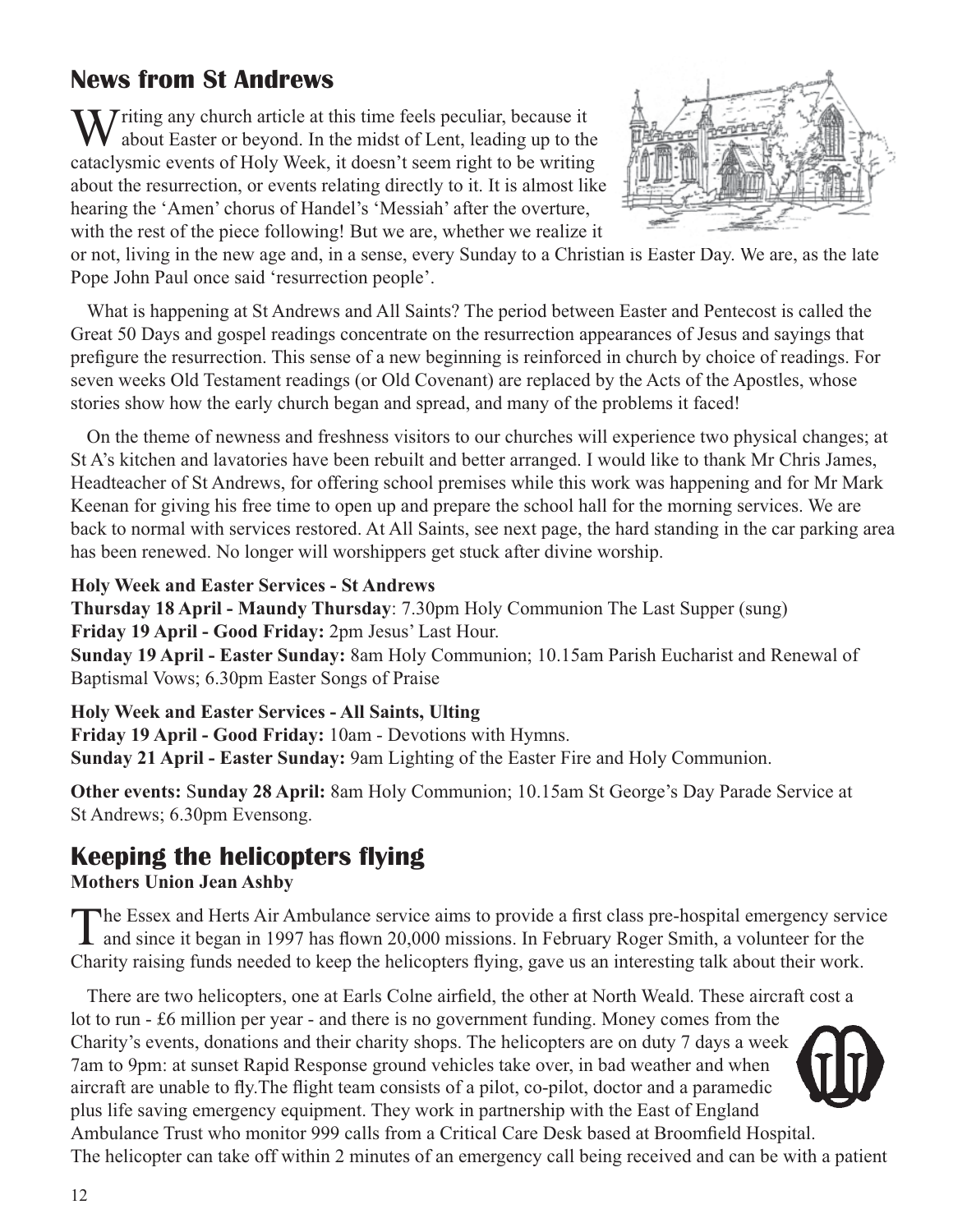within 15 minutes. Once the patient is stabilised (sometimes emergency treatment at the scene) he or she is airlifted to the hospital most appropriate for their condition. If there is a major incident - a road traffic accident or a natural disaster with many victims, more aircraft can be called from neighbouring counties to help (Suffolk, Norfolk, Kent or Lincolnshire).

#### **Patchwork and quilting**

Due to continuing building work our March meeting was held at Virginia's home where the theme was patchwork and quilting. Elizabeth read an article about Elizbeth Fry who helped women prisoners in Newgate to learn to sew and knit: once out of prison they could earn money to support themselves. Two books were mentioned: stories about people who used sewing or quiltmaking to help them through life. *Threads of Life* by Claire Hunter (a Radio 4 book of the week), and *The Last Seams Mistress* by Liz Trenow are worthy of a read.

Virginia showed various patchwork samples and explained different techniques of sewing the items together - piecing over papers or making blocks - and explained that patchwork patterns have different names such as Seminole, Bear's Paw, Secret Garden, Grandma's Fan. The afternoon ended with the Churchwarden and Vicar serving members tea and cake! (*April's report will appear in the June edition.)*

### **All Saints Church, Ulting**

**Tistory was made at All Saints Church, Ulting on the evening**  $\text{Lof } 6$  March when it was the first time in living memory an Ash Wednesday Service had taken place at Ulting. The congregation sang from the heart so enthusiastically that it must have rattled the tiles on the Church roof. The timeless message of the hymns would have resonated with those who had sung them many years ago in the same Church before all our modern technology became a way of life.



After the Service the great community spirit at All Saints showed itself when everyone rallied round to help a car that had become stuck in the mud! However, this will no longer be a problem as, since the Ash Wednesday Service, All Saints has a new and enlarged car park. It has been made possible through the great generosity of Ernest Doe & Sons, who provided the labour and machinery for the project, and the generous people who have given money for the materials needed. A very big thank you to all at Ernest Does and to everyone who donated so much and so quickly after the appeal was launched.

This could not have been achieved without you all. There will be a Dedication Service for the new car park on Sunday 5 May at 9am when Cllr Henry Bass, Chairman of Maldon District Council, will be guest speaker. He has a special regard for community spirit, which is something which manifests itself time and again at All Saints. His particular interest is the Men's Shed Project which creates a community venue for men at risk of social isolation to meet up and learn practical skills and I'm sure this will get a special mention during his visit.

Make a note in your diary that All Saints Church will be open to visitors on Sunday 28 April from 11am to 5pm and again on Friday 3 May from 2pm to 5pm in partnership with Ulting Wick whose gardens and magnificent displays of tulips are also open on those days as part of the Open Gardens Charity. It is a great opportunity to visit the Church and find out more about its history and enjoy its peaceful surroundings.

Prayers and blessings, Revd Derek Clark.

**Come and join us** - we are arranging a Musical Concert at All Saints, Ulting, on Saturday 29 June. Please put the date in your diary and look for further details in the June copies of The Review and Parish magazine.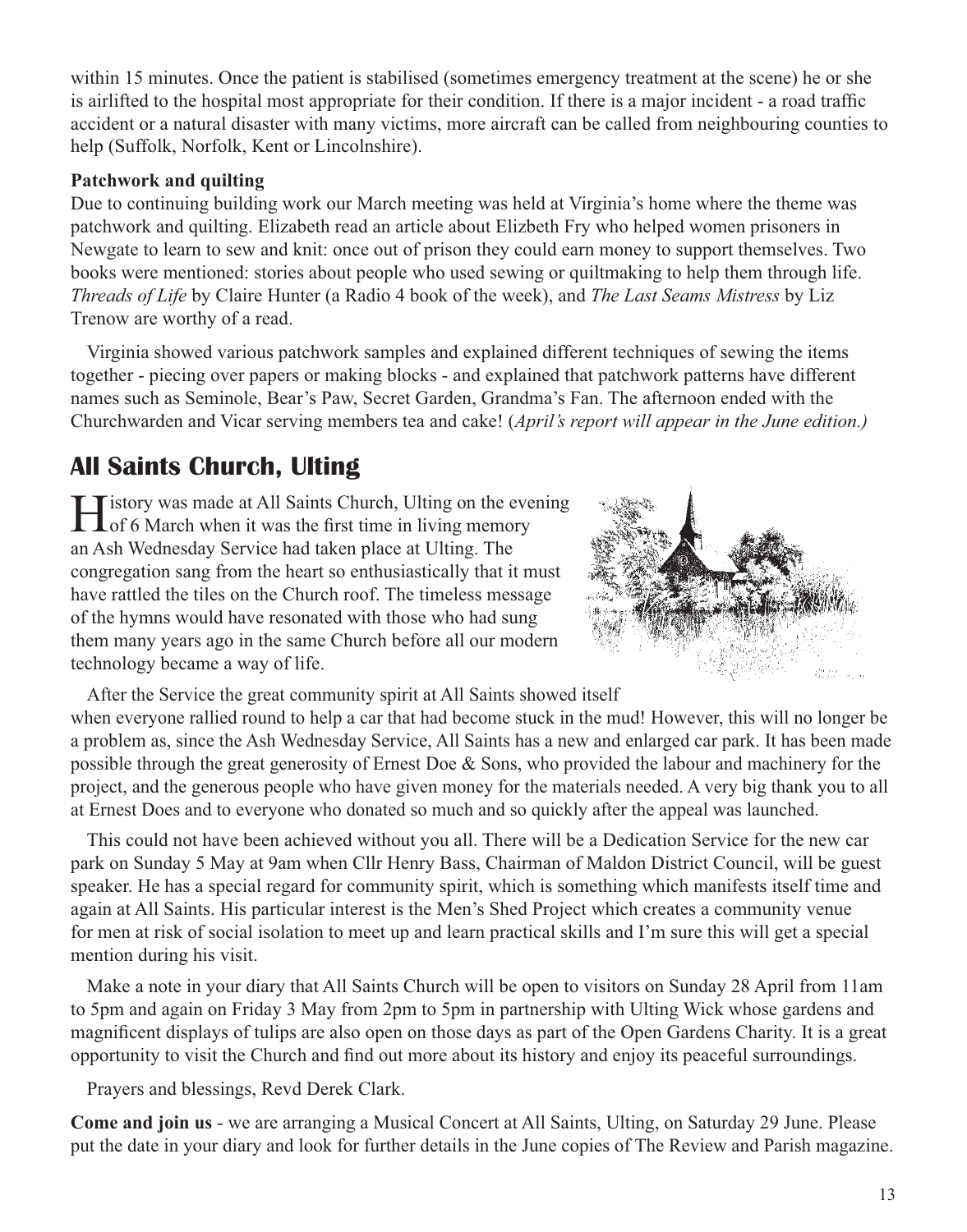### **Hatfield Peverel Methodist and Reality Church**

Our new Church has moved into the building previously used by the Salvation Army Church on the site of the Little Bears Nursery in Maldon Road. The facility gives us extra space for craft tables for our families and more opportunities to experience new and inventive community worship.

Our recent services have covered subjects such as the temptations of Jesus as part of our preparation for Easter (illustrated with a cartoon), the meaning of the Cross on which Jesus died which allows us access to eternal life (during which we made paper planes!) and the enjoyment of belonging to a group (when our younger members made us invitation cards). We enjoy discussing or listening to ideas which emerge from each morning's talk in a very social gathering.

In addition, a group of us have been meeting to think about ways to share our Christian faith with family, friends and neighbours. The course has looked at ways to connect with others, in work and social situations and we hope that we are learning how to be more open with one another and also able to make the most of opportunities which arise to share with others.

**We invite all villagers and your friends and families to come along to our Sunday meetings** – coffee and refreshments are usually on the table by 9 o'clock and our meetings start at 9.15am with songs followed by an illustrated talk and more music. Services are very relaxed; children can move around, play with toys or make something at the craft table. Services are due to end at 10am but there is always time for more refreshments and a further get together.

#### **Reality Church Facebook page**

Follow our events, information and pictures on our Facebook page Hatfield Peverel Reality Church

| <b>Regular events</b>                           |  |
|-------------------------------------------------|--|
| <b>Every Sunday 9.15am</b>                      |  |
| $\Gamma$ <i>vory</i> Thursday $10$ om $12$ noor |  |

**3rd Monday in month** 7.30pm - 9pm House group Bible study

New Reality Church at Little Bears Nursery in Maldon Road **Every Thursday** 10am - 12 noon Open Door - come and join us for tea/coffee and friendly chat at our Church in the Street **2nd Saturday in month** 10am - 12 noon Coffee morning and cake stall at our Church in the Street

### **Special dates**

**21 April Easter Day Service 9.15am at the Little Bears Nursery in Maldon Road Coffee morning and cake stall at our Church in The Street , 10am - 12 noon** 21 April, 11 May, 8 June

### **Badly/illegally parked vehicles**

**North Essex Parking Partnership NEPP advice**

North Essex Parking Partnership encourages the receipt by them of reports and images of badly/illegally parked vehicles, including repeated instances of the same vehicle on different days. Where they have an enforcement team in the area, NEPP will visit and act as necessary. However, their resources are stretched and they cannot guarantee a 100% response. They cannot issue a Penalty Charge Notice on the basis of a third party image but will use that image to identify the vehicle when they visit, and can then take their

own images and issue a PCN if appropriate.

Contacts for reporting and/or sending images are:

Telephone: 01206 282316 Email: parking.central@colchester.gov.uk

*At the time of publication we don't have NEPP's definition of badly parked: it may or may not include vehicles parked on pavements, a practice which is highly anti-social and can in certain circumstances be dangerous for users of mobility scooters, wide child buggies etc. We aim to include an update in the June edition, hopefully including this missing information.*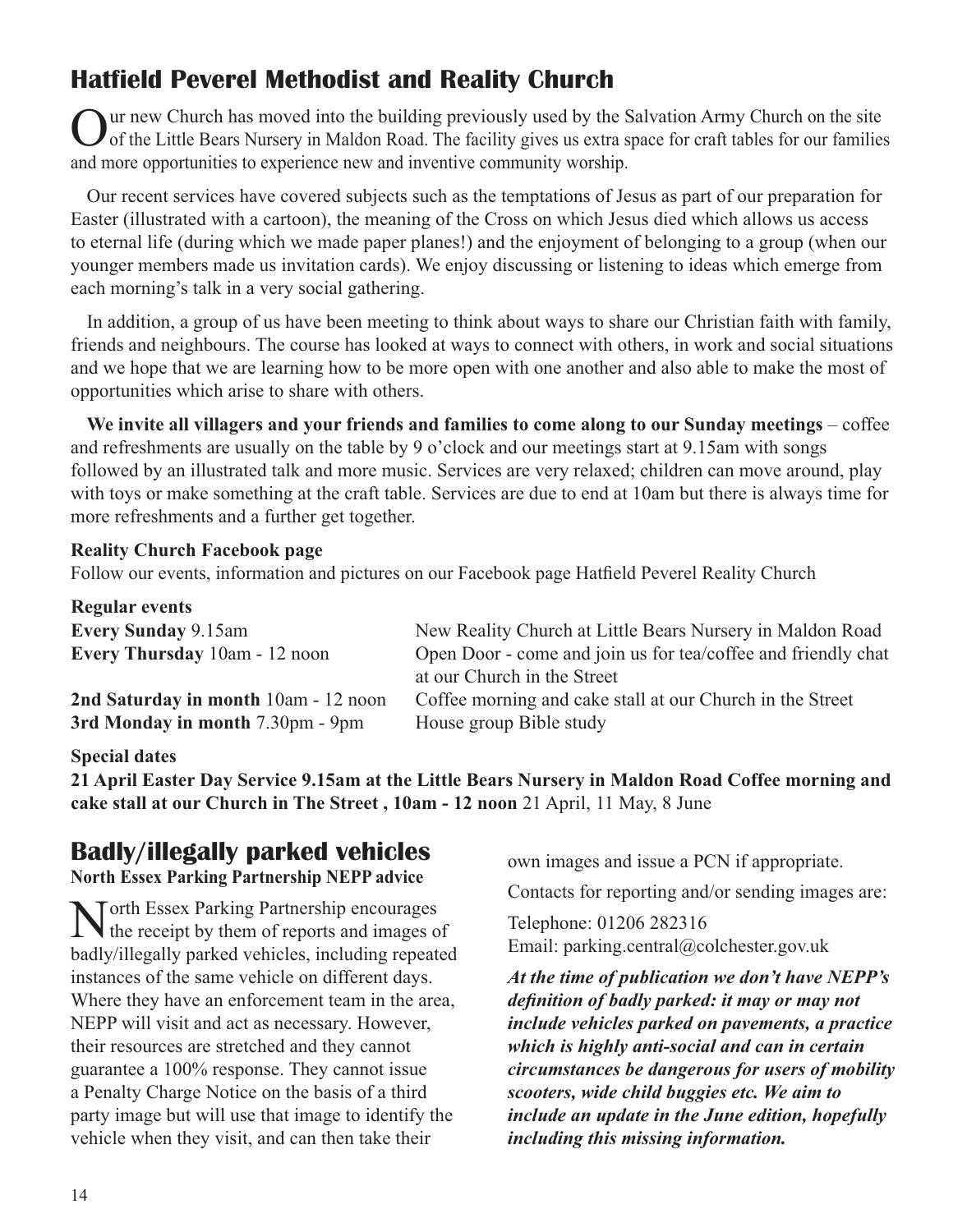### **Heybridge Basin, the sea wall and the canal**

### **Hatfield Peverel Walkers, Ken Earney**

A fine cold day for an enjoyable January short<br>
walk around the sea wall, ending up, where else, at the Wilkins Tearoom at the lock.

As an infrequent participant I found many keen to be on their way, no time to stop for a minute and take in the scene. I was one of four laggards some way behind the others on the sea wall section when we stopped to watch the beautiful sight of a large flock of Brent Geese taking off when the tide reached their feeding spot and moving to a better uncovered spot of mudflat a little distance away. The group ploughed on, seemingly unaware of this. Now, the next paragraph in italics is by Herself - she just cut my offering and inserted her own!

*When Ken and I walk out together, he is always many steps in front of me, checking stiles, wiggling waymarker posts to see if they're safe, and telling me to hurry up! I like to look for stones, fossils (our garden is filled with strange stones, collected by the family over the years and removed from the loft before they came through the ceiling!), strange plants and, of course, the scenery!*

Some years ago I went on one of the local Ramblers Association groups' regular walks and this appeared to be their practice – plough on regardless, no time to stand and stare for a minute or two, must get to the pub. I do hope this was not a sign of the group's infection by the RA bug, Graham, Chris, Dave?

Thanks for a good new year walk for the group, and welcome coffee and cake afterwards.

### **Beyond Terling and the Essex Way**

**Hatfield Peverel Walkers, Graham Bushby**



Our March walk, led by Dave and Les Groves, took us around the attractive countryside beyond Terling and parts of the Essex Way - an old and historic route from times

past. Unfortunately our regular watering hole was unavailable but hardy souls that we are we persevered to the end and returned in one piece.

Our next two walks are on Thursday 25 April and 30 May, 10am at the village hall. New walkers are very welcome, there is no subscription and walks take between 2 - 3 hours and cover 4 to 5 miles.

### **For information contact Graham Bushby 380472**



### **The hunt for Easter eggs**

Edward Bear children enjoyed Easter colouring and an Easter egg hunt in the garden (see above). Mums enjoyed hot cross buns.

Edward Bear opens on the 25 April - please come along, enjoy refreshments and the children playing in a happy safe environment. Cost is £1.50. Nicky 380814

Wishing you all a happy Easter.

### **Beeleigh Abbey gardens**

**Three acres of riverside gardens in picturesque/ historic setting from the 13th century**

**Open days** - 10.30am to 4.30pm **May** Friday 10, 24, 31**; June** Friday 14, 21

**Admission**: adult £6; children 5 - 16 £2.50, under 5 free

Refreshments, plant sales, free parkin**g** Website: visitmaldon.co.uk/beeleigh-abbey

**Enquiries telephone 07506 867122**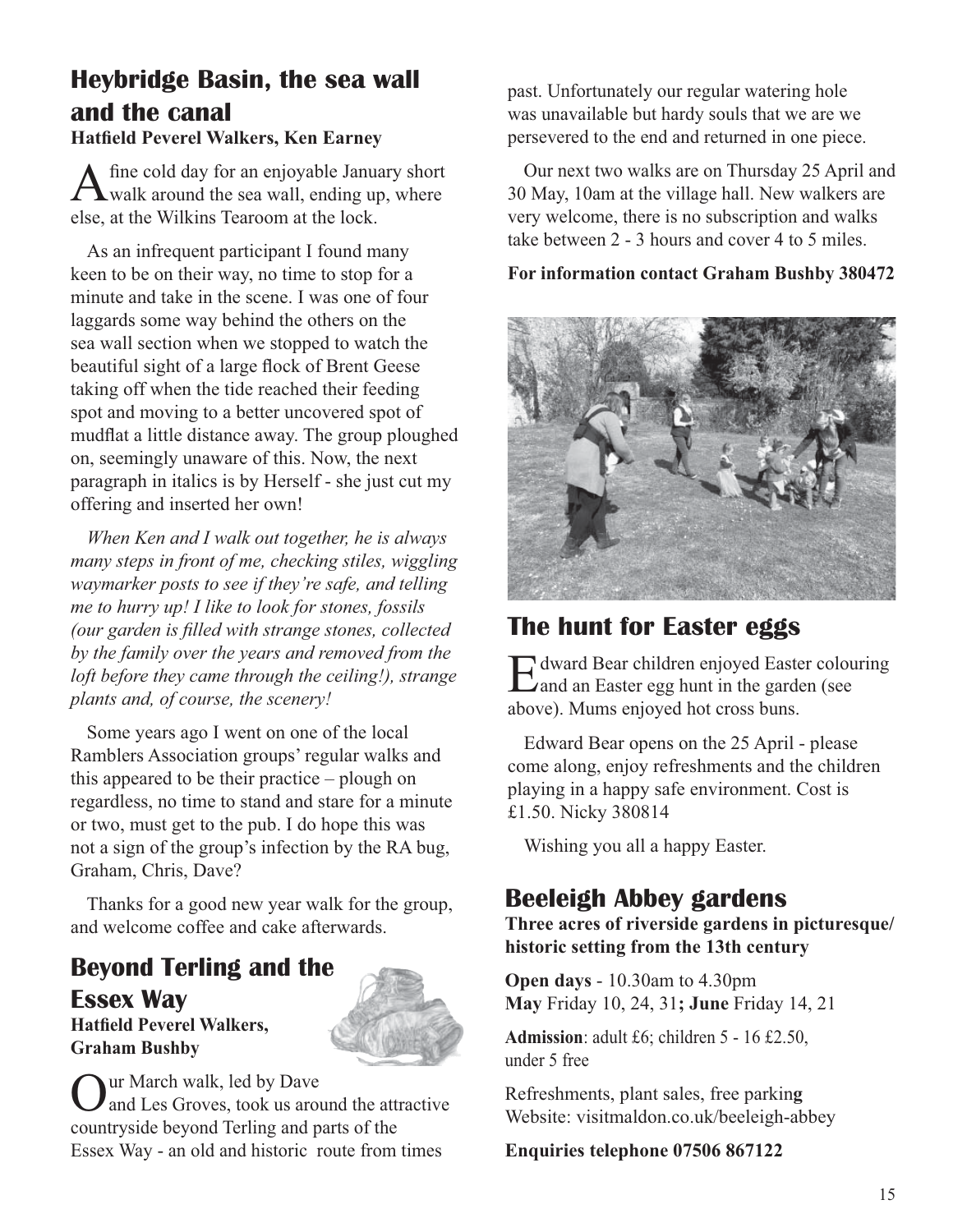### **A majestic mouthful, not just a pretty face and antipodeans activities for ANZAC Day!**

**Peverel Wine Club – Vee Green, Secretary (01245 355723) www.peverelwineclub.co.uk email peverelwineclub@hotmail.co.uk** 



A couple of great meetings in February and March and  $\sum$  exciting times for the rest of the year! In February we welcomed Jonny from Majestic on Springfield Road, Chelmsford. It was the day before Valentine's Day, and Jonny gave a tasting of wines from the Majestic Loves range. All pronounced excellent and good value for money.

March's meeting was entitled 'Not Just a Pretty Face'. Is it possible to pick a good bottle of wine by looking at the label? Research shows women are more influenced by a pretty label than men, who are attracted to a price reduction! We might believe determining factors in buying a bottle of wine are the number of medals it has won, favourable reviews, quality of the vintage and supremacy of the terroir, but we are swayed by the label! We tasted 2 whites, a rosé and 3 reds, and the LB7 wine from the Lisbon area was voted wine with the prettiest label. Best-tasting was a Durif Shiraz from the ever-reliable De Bortoli winery in Australia, and the LB7 was overall winner on looks and flavour.

We headed for the Antipodes in April, with a tasting of Australian and New Zealand wines for an early celebration of Anzac Day accompanied by tastings of typical food of these countries. During the interval four brave sould underwent bushtucker trials, feeling their way through boxes containing venemous snakes, wijitiIt's grubs and, the lucky ones, gold nuggets! A chaotic and fun evening.

A tasting of wines from Chile in May, and in June we celebrate International Rosé Day with a selection of wines in shades of pink, from faintest blush to a deep, vibrant shade verging on red. If you'd like to join us for a light-hearted and inexpensive evening out, you would be very welcome. Give Vee a ring beforehand to confirm attendance (and to ensure we have enough to eat and drink!) on 01245 355723, or Graham on 01245 380472. Date and topic for each month's meeting is on our website at www.peverelwineclub.co.uk

The Club meets normally on the second Wednesday of the month at 8pm in the village hall, but with some exceptions, so it is always worth phoning first, especially during summer months.

### **What's happening in the village hall?**

Facebook: Hatfield Peverel village hall Yearly membership £5

Come and enjoy a drink and a chat in a friendly atmosphere, you will be made most welcome

#### **Opening times**

Monday to Saturday 7 - 11pm Sunday 12 noon - 4.30pm

**Special dates Friday 26 April 7.30 - 8pm**  Mark and his band will be playing Free entry, everybody welcome

**Saturday 27 April 8pm** AGM meeting room 2 - come and support you community centre

#### **Regular happenings**

**Bingo** (third Thursday in month) 18 April, 16 May

**Brag** (first Friday in month) 3 May, 7 June

**Poker** (third Saturday in month) 20 April, 18 May

**Darts** Monday nights Ladies team Tuesdays

**Booking for hall/meeting rooms** HPCA bookings@g.com

#### **Village hall 01245 381481**

Leave a message if there is no reply and this will answered as soon as possible.

### **2018 Poppy Appeal**



LEGION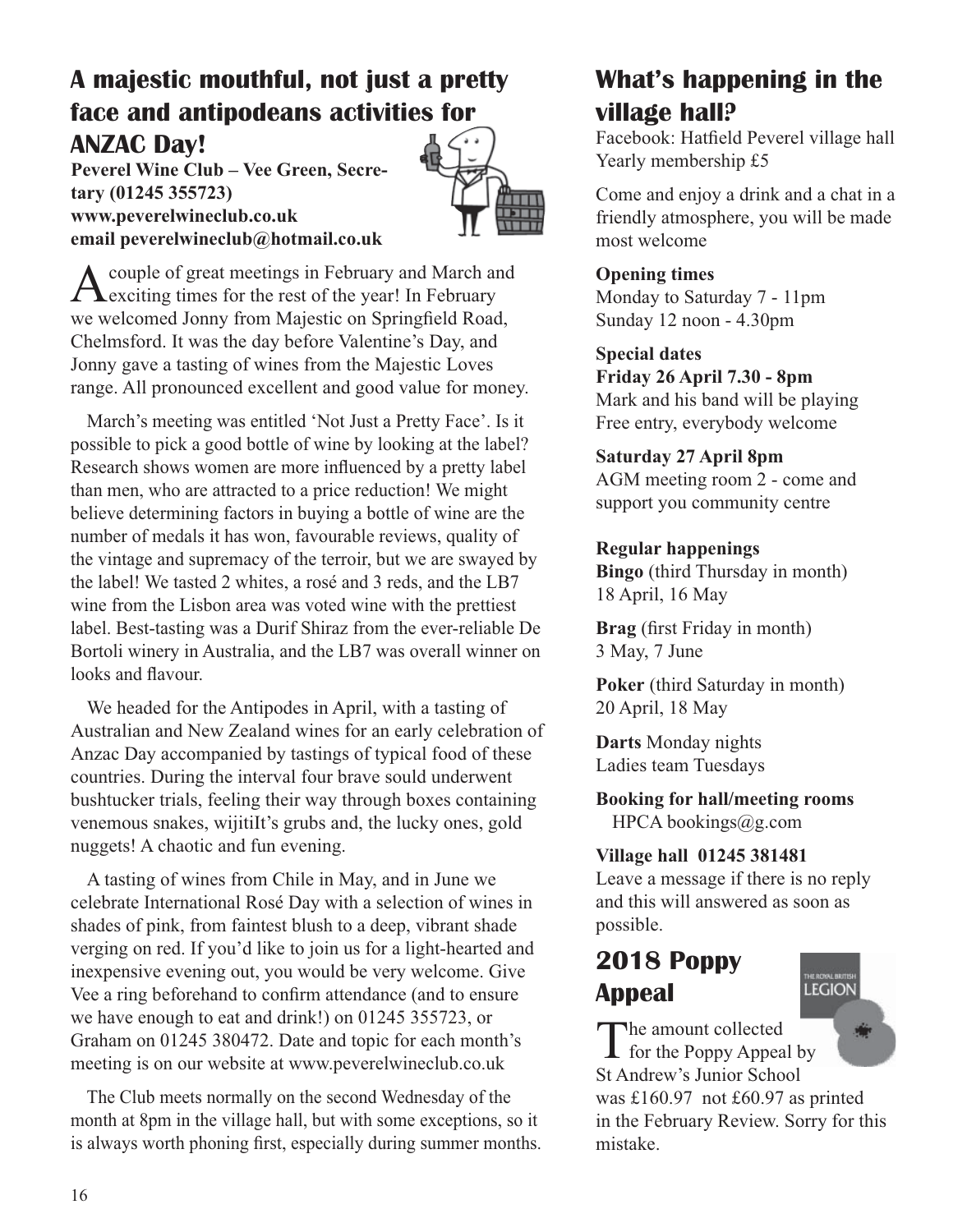### **A History of Britain's Railways**

#### **Men, money and power**



The spring course, led by Roger Mannion, started in the early 1800s, pre-railway, when the **I** sole means of transport were canals and poor quality roads. The railway age began in 1825 with the opening of the Stockton and Darlington Railway (George Stephenson's Rocket) and the Rainhill trials followed five years later by the Liverpool and Manchester Railway. Our railway network expanded throughout the Victorian era, fortunes made and lost in the 'Railway Mania' in the mid-1800s, they brought social change - easier, faster, cheaper travel (Thomas Cook, George Bradshaw), but many made homeless through railway construction.

We covered signalling and safety developments, the great railway engineers, one week devoted to Brunel and the GWR in the 19th century, and later in the 20th century Gresley, Stanier and Bulleid, the gradual amalgamation of the many Victorian era railway companies into a smaller number of larger groups, leading after WW1, to the final 'big four', LMS, LNER, Southern and GWR. The first World War brought social change involving women significantly for the first time. That final grouping lead to nationalisation in 1948, giving British Railways' six regions – Eastern, North Eastern, London Midland, Scottish, Southern, Western.

For me a most interesting course – but then, I was a schoolboy railway fanatic in the days of steam.

#### **Suffragettes in NE Essex'**

At our AGM on 26 March, speaker Dr Jane Pearson's subject, 'Suffragettes in NE Essex', first clarified  $\Gamma$  the difference between the Suffragettes (led by Emmeline Pankhurst) who campaigned for votes for women by protest and direct action, and the Suffragists, led by Millicent Fawcett, campaigning peacefully for change by persuasion. (Neither Pankhurst nor Fawcett were East Anglians.). The Suffragists were far more numerous, and prominent in NE Essex. In the 1880s the vote was not the initial objective: ownership of property, access to education/professions, repeal of the Contagious Diseases Act (DDA legislation which bore down overwhelmingly on women working as prostitutes) came first.

The women' suffrage movement gained support from a number of areas in NE Essex. Many men, Colchester Town Council, the Cortaulds: the Benham family, notably Mary Benham, through their publication of the 'Essex Standard' were very supportive. The combined efforts of the women's' campaign first achieved a limited female franchise in 1918).

#### **Future programmes**

**Evening talks**, in October and November, will be listed in the June Review

**Tuesday 24 September, 'Footsteps Through the History of our Streets'**, tutor Lucy Rawlinson Discover the interesting past of some less famous towns of England from the history of their buildings and streets to the role they played in British history.

**Tuesday 14 January, 'The Jazz Century'**, tutor Graham Platts Embark on a decade by decade journey from 1900, with guided commentary and musical examples

**WEA Essex summer walks** (duration typically 1½ - 2 hours) Thursday 9 May, Alresford Creek and Wivenhoe, £8 Thursday 23 May, Halstead, £5 Tuesday 4 June, Manningtree and Mistley, £5 Wednesday 19 June, Tollesbury, £5 Wednesday 10 July, Harwich, £6 Tuesday 3 September, Coggeshall, £5

Places limited, booking essential, further information from the editors, Jackie or Ken Earney, kenearney@hotmail.com, 01245 381235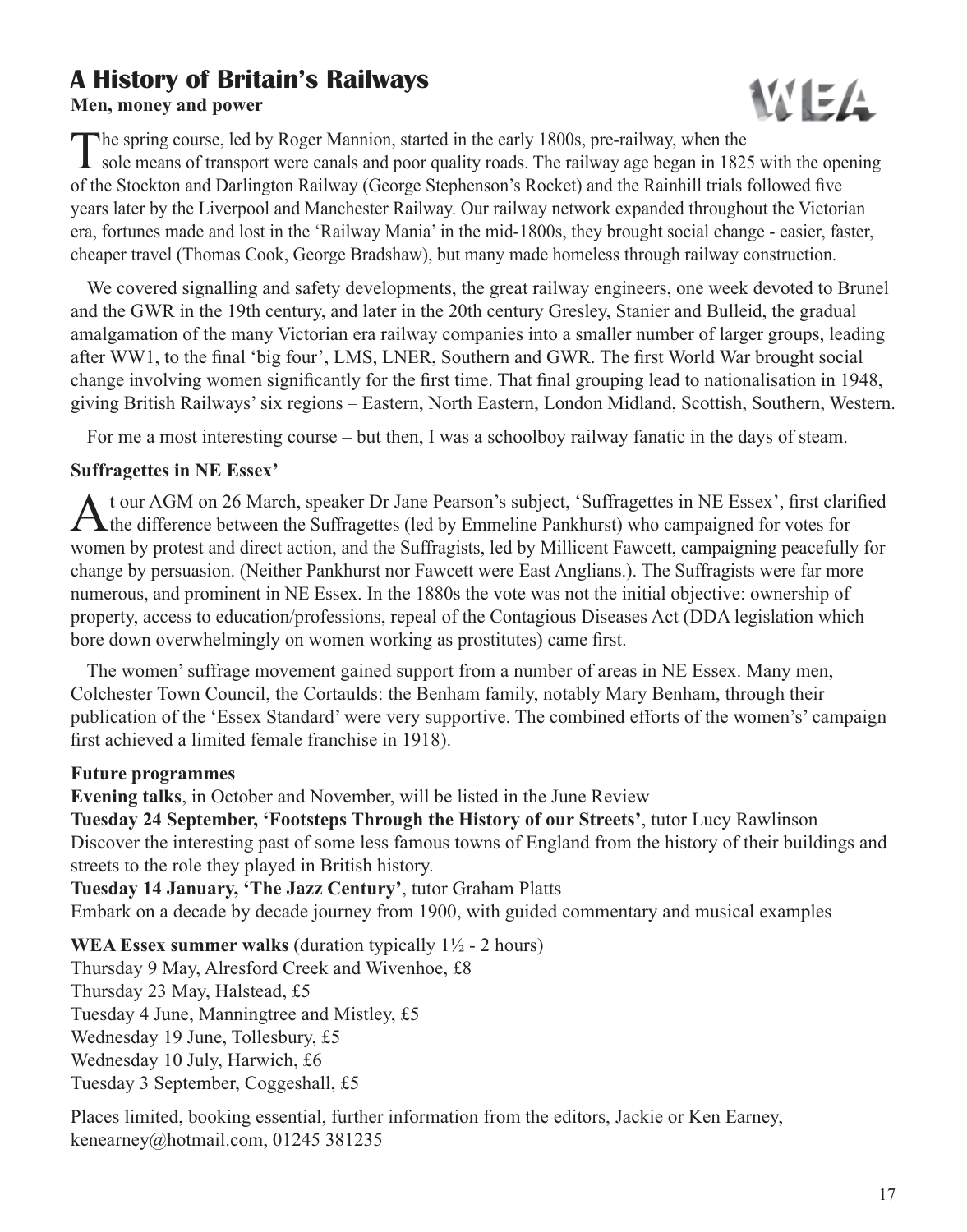### **Rainbows excited by new Girlguiding programme**

**Hatfield Peverel Girlguiding Group, Rainbow Leader Julie Down, Rainbow**

#### **Rainbows**

Since January we have been doing lots of exciting things at Rainbows. We



introduced the new Girlguiding programme with an amazing response. They have learned lots of new skills: speaking out in front of others, expressing their opinions and standing by them, listening to the beliefs of others, to name just a few. We celebrated Shrove Tuesday with pancakes and the girls chose and 'bought' their toppings with pretend money. We also made Valentine cards and sensory bottles.

The girls have embraced the new regime of interest badges which they do at home. We have been inundated with their response – lots of amazing and beautiful work has been brought in by the girls who have confidently stood up and shown their badge evidence to everybody. They have encouraged one another to complete badges and the standard is very high. All in all, a busy 3 months. Here's to many exciting experiences in the future.

**Brownies** have carried on working on the new programme and this term some of the girls have finished their first Skills Builder and gained their first Interest badges. To complete the Camp Skills Builder they had to choose what items you need to take to camp, and get ready for bed in the dark using a torch. We have now started working on the Network Skills Builder which looks at working as a team, the way you learn and what makes a good friend. Other activities the girls have enjoyed include making a room in a box, Danish hearts for Valentine's Day and a Friendship Circle for Thinking Day.

#### **Guides**

In autumn last year Girlguiding introduced a new way of delivering the programme and at the beginning of this year we have started to incorporate those changes in to our weekly meetings. The girls chose which themes they are interested in and so we are currently split into 3 groups looking at innovation, wellbeing and communication. As well as the tasks and challenges that these bring, we have also enjoyed pancakes (and can recommend strawberries with syrup!).

### **Outside green opens Easter Monday**

**Rita Thomson, Bowls Captain, 01245 380038**

#### **Congratulations to our League team promoted to Division 2.**

The club AGM was held in March when, after 20 years, John Franklin stepped down as chairman. He and his wife Janet were thanked for their hard work and commitment to the club: John was presented with a garden voucher and Janet



a basket of flowers. Derek Wallis is new chairman.

Eight teams (including Hatfield Peverel) took part in the annual John Franklin Open on 30 March An excellent day won by Canvey Island.

The outside green opens on Easter Monday, 22 April. The presentation dinner, where trophies and medals will be awarded, is on Saturday 27April.

Our first match, at home to Silver End, is on Thursday 2 May.

**Open Day on Saturday 4 May 10am - 4pm.**  *Let's hope the weather is fine - come and have a try, short mats inside, lovely green outside.*

### **Boon's Calibre Travel shortlisted for National Tourism Award**

Managing Proprietor, Suzanne Evans says<br>
"we would like to thank our loyal clients for their custom over 25 years. The many testimonials received, complementing our product and service, contributed to the judge's decision to place us in the final six for Coach Tourism Professional of the Year.' The winner will be announced at a Gala Awards Dinner, hosted by Carol Vorderman MBE, at the National Motorcycle Museum in Birmingham.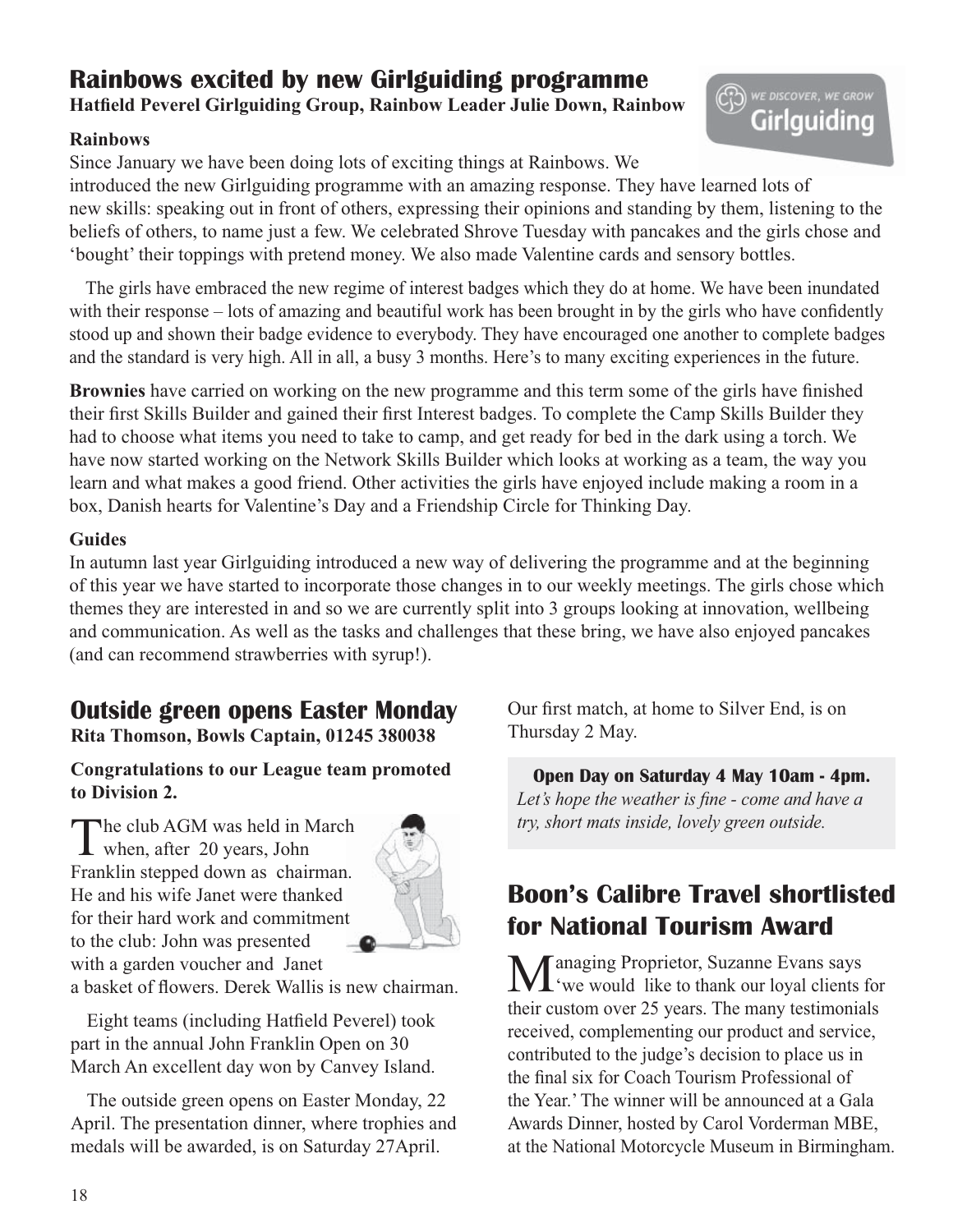### **Useful telephone numbers**

Please contact the editors for additions/errors.

| <b>Age UK Essex</b>                                | 01245 346106 |  |
|----------------------------------------------------|--------------|--|
| Anglian Water, 24 hours                            | 0800 919 155 |  |
| <b>Braintree District Council</b>                  | 01376 552525 |  |
| Clean Team ring number above and ask for           |              |  |
| <b>Customer Services</b>                           |              |  |
| Witham Area Office in Witham Library               |              |  |
| - for walk-in enquiries only                       |              |  |
| <b>Churches</b>                                    |              |  |
| St Andrew's (C of E), vicar                        | 01245 380958 |  |
| Methodist Church, minister                         | 01621 853423 |  |
| Catholic Church, Witham, priest                    | 01376 512219 |  |
| <b>Citizens Advice Bureau Witham</b>               | 0344 4994719 |  |
| Monday to Friday 10am - 4pm                        |              |  |
| Doctors, health services                           |              |  |
| Hatfield Peverel doctors' surgery                  | 01245 380324 |  |
| NHS - non-emergency helpline                       | 111          |  |
| Pharmacy, Hadfelda Square                          | 01245 380130 |  |
| <b>Electricity - emergency</b>                     | 0800 7838838 |  |
| <b>Essex County Council</b>                        | 01245 492211 |  |
| Essex & Suffolk Water 24 hours                     | 0845 7820999 |  |
| <b>First In Essex Buses Ltd</b>                    | 01245 293400 |  |
| Gas - emergency                                    | 0800 111999  |  |
| <b>Harlequin Children's Centre</b>                 | 01376 535270 |  |
| Free support and services for children under 5     |              |  |
| <b>Hospitals</b>                                   |              |  |
| Broomfield (A&E);                                  | 01245 362000 |  |
| St Peters, Maldon                                  | 01621 725323 |  |
| Libraries (enquiry line)                           | 0345 6037628 |  |
| <b>Hatfield Peverel</b>                            |              |  |
| Tuesday, Thursday 1 - 5pm                          |              |  |
| Wednesday, Saturday 9am - 1pm                      |              |  |
| Witham - use enquiry line above                    |              |  |
| Police Non-emergency calls                         | 101          |  |
| Use 101 also for the local officer                 |              |  |
| Emergency calls                                    | 999          |  |
| Police Stations, Braintree, Chelmsford             |              |  |
| Opening hours, Monday - Saturday, 12.00 to 6pm     |              |  |
| <b>Post Office</b>                                 | 01245 382787 |  |
| <b>Railway Information</b>                         |              |  |
| Greater Anglia                                     | 03456 007245 |  |
| National Rail Enquiries (24 hrs)                   | 03457 484950 |  |
| <b>Registrar of Births, Marriages &amp; Deaths</b> |              |  |
| Witham, by appointment only                        | 03456 037632 |  |
| Braintree, by appointment only                     | 03456 037632 |  |
|                                                    |              |  |

| <b>The Change Project</b>                   | 01245 258680 |  |
|---------------------------------------------|--------------|--|
|                                             | 08453 727701 |  |
| Samaritans (24 hours - toll free)           | 08457 909090 |  |
| <b>Schools</b>                              |              |  |
| St Andrew's Junior School                   | 01245 380131 |  |
| Hatfield Peverel Infant School              | 01245 380220 |  |
| Hatfield Peverel Day Nursery                | 01245 382450 |  |
| Tiger Tots Toddler Group                    | 07886 021048 |  |
| <b>Charlotte Greaves</b>                    | 07527 763038 |  |
| <b>Social Services</b>                      | 0345 6037630 |  |
| <b>Community Agent for Hatfield Peverel</b> |              |  |
| Jan Hawkins                                 | 07540 720605 |  |
| Office                                      | 01376 574330 |  |
| Village hall                                | 01245381481  |  |

**Let us know of useful services to add to this list**

### **Hatfield Peverel Parish Council**

### **Committees and working parties**

Community Events (CE) Employment (Emp), Finance/General purposes (FG), Neighbourhood Development Plan (NDP), Planning (P), Traffic (T) Village Environment (E)

#### **Councillors (and their working parties)**

| Sarah Gaeta, Parish Clerk             | 01245 382865 |
|---------------------------------------|--------------|
| parishclerk@hatfieldpeverelpc.com     |              |
| Mark Weale Chair (CE/FG/P)            | 01245 381726 |
| David Broddle (P)                     | 01245 382829 |
| John Cockell (T co-opted)             | 07940 217148 |
| <b>Charley Dervish (CE/T)</b>         | 07809 687944 |
| Marel Elliston (Emp/E/FG)             | 01245 380827 |
| <b>Suzanne Evans</b> Vice Chair (Emp) | 01245 382397 |
| Kevin Gallifant $(P/T)$               | 01245 381850 |
| <b>Simon Hinkley (TBN)</b>            | 01245 381847 |
| Ted Munt (E/Emp/FG/NDP)               | 01245 381135 |
| <b>John Pennick</b>                   | 07881 415383 |
| <b>Reginald Peters (T)</b>            | 07484 377876 |
| Mike Renow (NDP/P)                    | 01245 380071 |
| Linda Shaw $(P)$                      | 01245 382669 |
| Diane Wallace (CE/E/NDP/P)            | 01245 381485 |
| <b>District Councillors</b>           |              |
| <b>David Bebb</b>                     | 01245 381065 |
| <b>James Coleridge</b>                | 07534 275449 |
| <b>County Councillor</b>              |              |
| <b>Derrick Louis</b>                  | 07918 721526 |